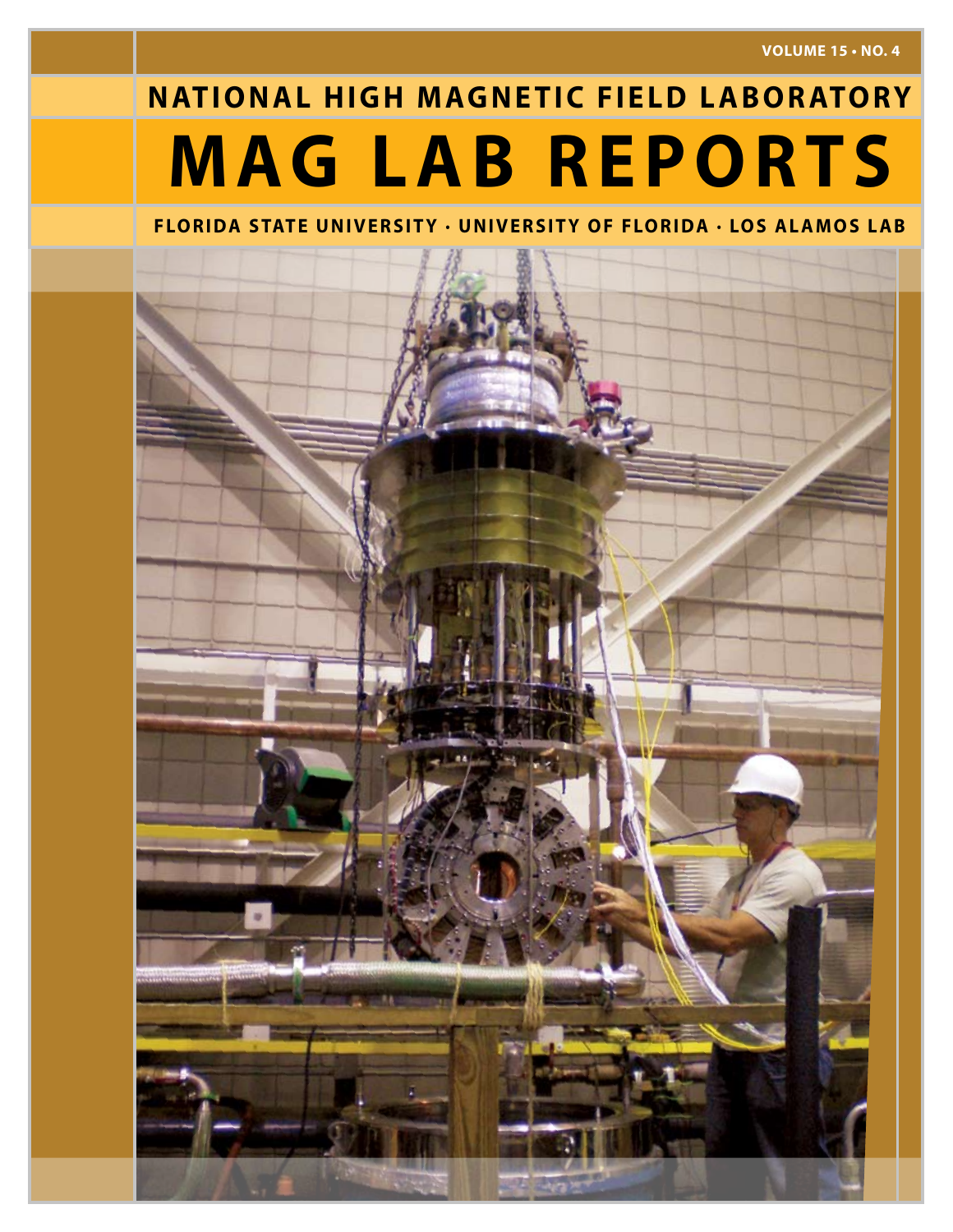| $\overline{2}$ | <b>VOLUME 15 · No. 4</b> | <b>TABLE OF CONTENTS</b>                                                                                                            |
|----------------|--------------------------|-------------------------------------------------------------------------------------------------------------------------------------|
|                | $\overline{\mathbf{3}}$  | <b>Director's Desk:</b><br>News from the User's Committee meeting in November                                                       |
|                | 5                        | <b>Big Light:</b><br>Notes on the upcoming submission of the Free Electron<br>Laser proposal                                        |
|                | 6                        | Incoming EMR Director Stephen Hill reflects on his<br>goals for the program                                                         |
|                | 8                        | <b>Progress continues on Series Connected</b><br><b>Hybrid project</b>                                                              |
|                | 9                        | Quantum oscillations determine Fermi surface of<br>superconducting LaFePO                                                           |
|                | 10                       | Team explores possible new treatments for<br>traumatic brain injury                                                                 |
|                | 12                       | Quantum magnetism thaws a spin ice                                                                                                  |
|                | 13                       | A molecular slinky:<br>How a small peptide can help premature infants take<br>their first breaths                                   |
|                | 17                       | <b>Highlights from Asilomar Conference on</b><br><b>Mass Spectrometry</b>                                                           |
|                | 18                       | School year brings varied programming to CIRL                                                                                       |
|                | 19                       | Science Starts Here: Fatma Kaplan                                                                                                   |
|                |                          | Trying to reduce your carbon footprint? Sign up for an online subscription at<br>http://www/mediacenter/publications/subscribe.aspx |

Published by: **National High Magnetic Field Laboratory** 1800 East Paul Dirac Drive Tallahassee, FL 32310-3706

> Tel: 850 644-0311 Fax: 850 644-8350 www.magnet.fsu.edu



### **On the cover:**

The superconducting split pair magnet, with a CICC sample discernable protruding vertically through its bore, being lowered into the cryostat in preparation for a test. See page 8 for more.

**Director: GREG BOEBINGER Associate Director for Management and Adminstration:** BRIAN FAIRHURST  **Director, Public Affairs:** Susan Ray **Editing and Writing:** AMY MAST, Susan Ray **Art Direction and Production:** savoy brown

This document is available in alternate formats upon request. Contact Amy Mast for assistance. If you would like to be added to our mailing list, please write us at the address shown at left, call 850 644-1933, or e-mail winters@magnet.fsu.edu.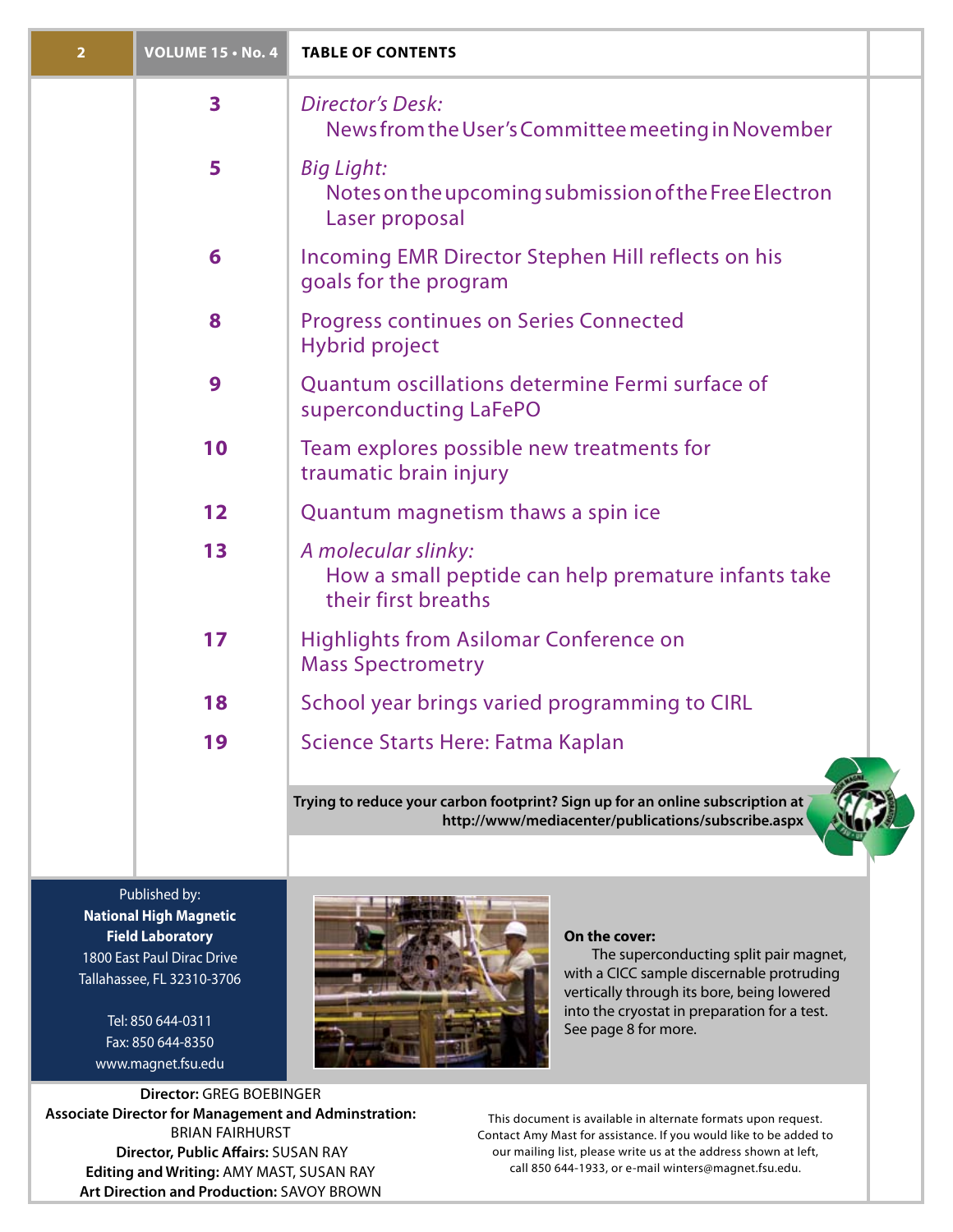# Open discussion, excitement at User's Committee Meeting

**By Greg Boebinger and Eric Palm,** 

who provided all of the factual stuff.

Our annual Users Committee Meeting was held in Gainesville from November 6 to 8 and included two day-long seminars preceding the business meetings. One seminar focused on thermometry and thermal measurements in high magnetic fields, the other on new capabilities in magnetic resonance imaging. Both drew scientists from rival laboratories to compare techniques in greater detail than is possible at most conferences.

Foremost on the minds of many users was the budget crunch we've faced during the past year - something that's been discussed in this column before and something that we've weathered so far…having kept the DC magnets up and running without interruption! (something that I feared we would not be able to do when I composed the fall 2008 "Director's Desk" column). I am extremely proud of the MagLab and the user community for their belt tightening and the Florida State University for being such a strong partner as we faced together the additional budget cuts from the state of Florida.

# **highlights from the DC, pulsed programs:**

• The User Committee endorsed "flex time," a plan facilitating more efficient use of our DC magnets. Each magnet run will be 35% longer, from 7 to 9.5 hours of magnet time daily. However, by necessity, power consumption will become the limiting factor for each experiment. Each experiment will be assigned a megawatt-hour limit, with consideration of the measurement



Greg Boebinger

technique, e.g. "fixed field" measurements versus "swept field" measurements. The magnet control computers will display real-time power usage, as well as the remaining MW-hr budget remaining for the entire run. We hope this will keep the MagLab's power budget under control – or at least "70% contained" (as they say about wildfires - right before they get out of control).

- The users were happy to hear about increased accessibility to high magnetic fields: the imminent completion of the 100 T pulsed magnet rebuild at Los Alamos and the now-expanded High B/T facility at the MagLab / University of Florida. The High B/T user program now offers access to a second microkelvin magnet system and a third dilution refrigerator for "debugging" experiments before loading them into one of the two High B/T systems.
- The users expressed excitement (really!) about the soon-to-be-submitted proposal to construct a terahertz free electron laser at the MagLab, a major initiative to further extend the scientific impact of high magnetic field research (see article on page 5).
- And they were thrilled beyond measure or at least they seemed pleased to hear about our new cryogenic systems for the 32 mm bore resistive magnets: a top-loading sorption-pumped He-3 insert with base temperature of 325 mK and a variable temperature insert for ultra-stable temperatures from 1.5 K to room temperature. These systems will increase data throughput by making temperature changes faster and more stable, and will be more reliable than our previous systems (which is manager-speak for "fewer ice plugs and frozen probes").
- Finally, there was healthy skepticism when the MagLab director once again reported that the split magnet was back on track... an annual event held since the late 1950's it seems. The oft-user-requested split magnet project was delayed nine months in 2008 to shift more money to buy DC magnet power. Design work for the split magnet is back on track and we hope to spend roughly \$750 k on this magnet in 2009…a big chunk of the total cost for completion by the end of 2011. The split magnet will achieve 25 tesla, with added functionality: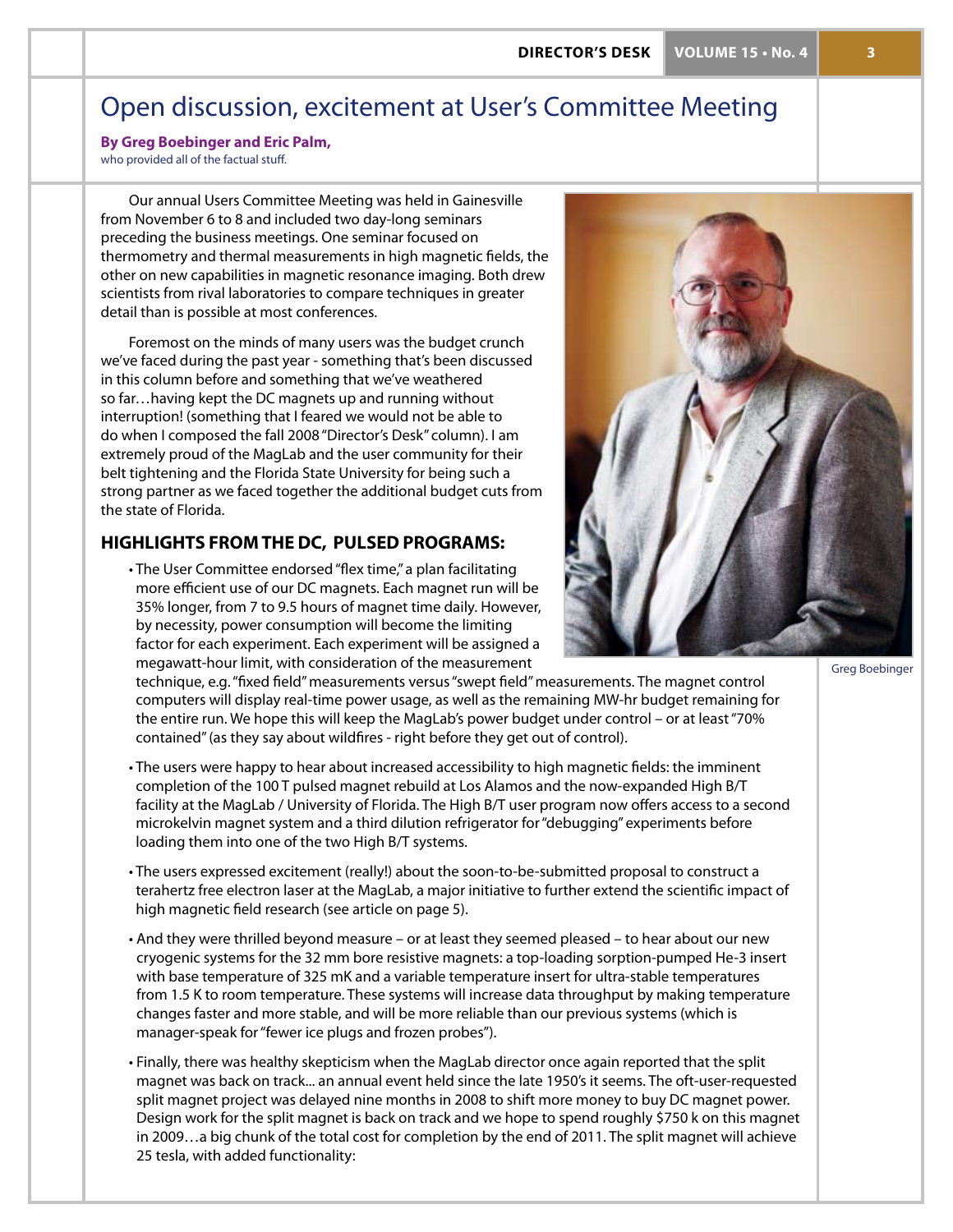- Optical access not only down the bore of the magnet but also via four ports at the magnet's "equator".
	- Four large elliptical ports crossing right through the equatorial plane of the magnet (pictured). This recently-tested MagLab design enables users to choose any scattering angle.
	- Magnet rotation to provide either vertical or horizontal magnetic field, to offer both Faraday and Voigt geometries for light scattering, as well as increased flexibility for sample rotation experiments.

Finally, a few key MagLab leadership changes: **Alex Lacerda** has returned to the MagLab as the center leader of the MagLab's Pulsed Field Facility in Los Alamos, after serving almost a year as the interim division leader of the Materials Physics and Applications Division at Los Alamos. **Art Edison** has taken on new responsibilities as director of chemistry and biology at the

 $MLR$ 

MagLab, a role that will help focus and direct the MagLab's many initiatives

to publicize and grow its research programs in chemistry and biology and related disciplines. MagLab scientists and scientific review committees have proposed many exciting research opportunities and Art will help develop these opportunities and help me to understand, and eventually spell, all those big words that chemists and biologists tend to use. **Steve Hill** is now at the helm of the lab's electron magnetic resonance (EMR) program (more from Steve on page 6). **Nat Fortune** of Smith College has been elected to be chair of the User Committee. We're confident that Nat will bring the same forthrightness and commitment to user issues that made Steve Julian (the outgoing chair) so effective. We thank Steve for his service in the MagLab's user committee and for agreeing to begin serving on our External Advisory Committee as soon as the big ball drops in Times Square.

And on that note, on to the 2009 budget crunch!

Rock and roll,

Gregory S. Bo<del>e</del>binger

GREGORY S. BOEBINGER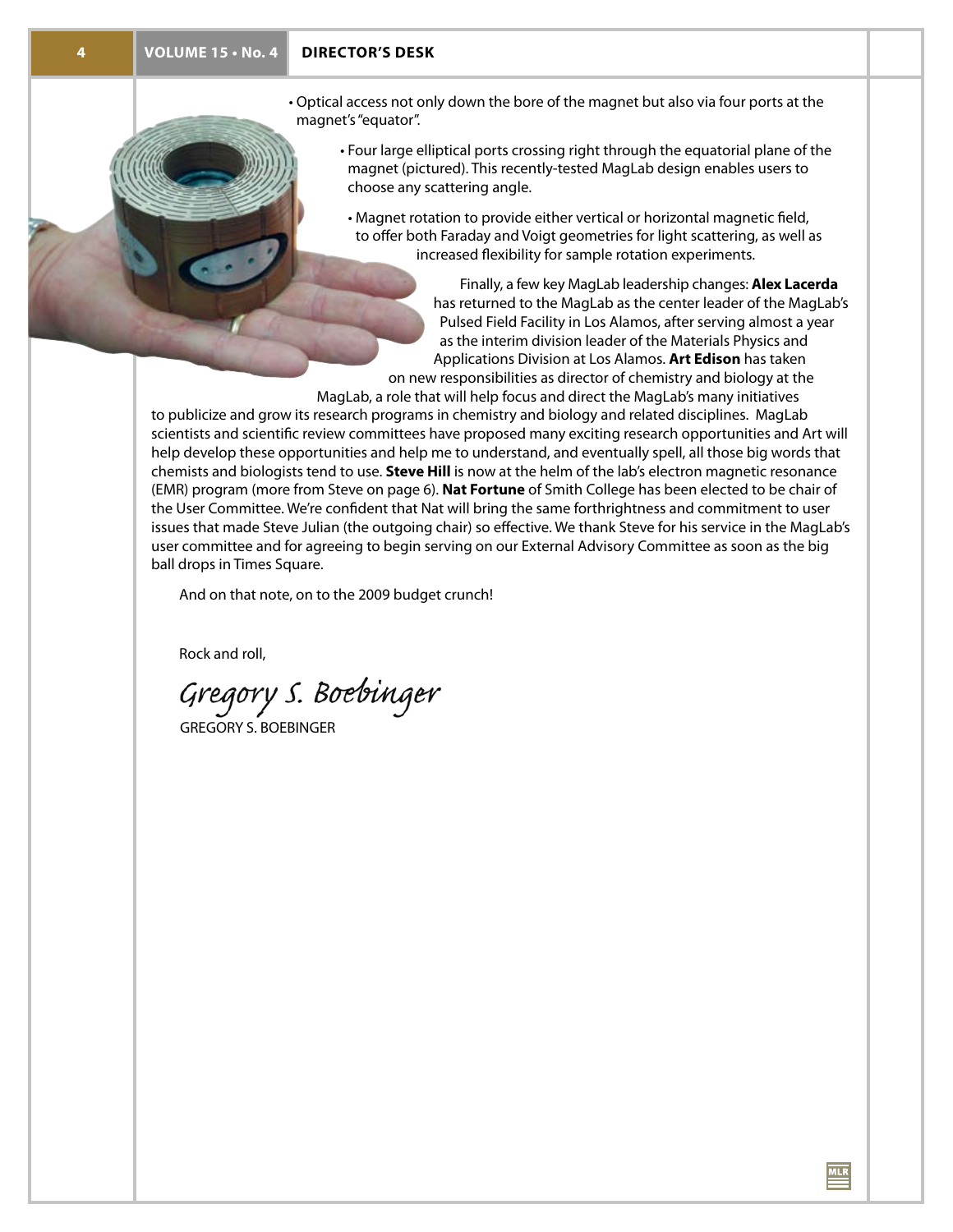# Let the 'Big Light' shine

## **By Greg Boebinger**

Five workshops, four years, and \$2 million later, the design of the *"Big Light"* free electron laser (FEL) is complete and the Magnet Lab is moving forward with a proposal to construct a fourth-generation terahertz (THz) light source alongside its DC magnet facility at Florida State University.

The input of FEL experts, as well as physicists, chemists and biologists from around the U.S. and Europe have defined specifications that offer unprecedented brightness, time-resolution and continuous tunability over the entire terahertz frequency range (roughly 0.3-300 THz).

To minimize costs and time to "first light," the FEL design developed by Jefferson Laboratory assembles components of proven technology – brought together in a novel configuration to provide several unique features:

- Three co-located narrow-band light sources with overlapping frequency ranges
- Co-location of a fourth source, a THz broad-band source
- Ultra-fast THz light pulses (1 psec pulses with a 10 MHz rep rate)
- Ultra-bright THz light pulses (1 million times brighter in the THz regime than third-generation synchrotrons)
- Automatic time-synchronization of near IR, mid-IR and broadband THz sources (< 20 fsec jitter for pump-probe experiments)

The design involves a photo-injected 60 MeV linac for high efficiency, low operating costs and eventual potential enhancement to higher beam-current operation (the initial planned beam current is 3 mA). The FEL is designed in an energy recovery configuration (ERL), the primary benefit for a user facility being the absence of a radioactive beam dump, which in turn means that the accelerator vault can be entered at short notice to perform maintenance and adjustment.

There are three FEL undulators. One, the far-infrared (FIR) FEL, is driven by the injector; the mid-infrared (MIR) and near-infrared (NIR) FELs are in the ERL loop and can be run simultaneously using the same electron bunches. The broadband THz source is also situated within the ERL loop, so that time-correlated pulses from NIR, MIR and THz sources can be used in multi-color experiments.

# **Research using magnetic fields**

The *Big Light* source will permit new and enhanced (magneto) optical spectroscopies, pump-probe measurements, pico-second time-resolved experiments, nonlinear absorption and multi-photon techniques across the same frequency range as the orbital, spin and nuclear quantization provided by the intense magnetic fields at the Mag Lab. Other newly enabled experiments will be founded upon the internationally recognized expertise in microscopy, nuclear magnetic resonance (NMR) and Fourier-transform ion cyclotron resonance (FT-ICR) that already exists at the Magnet Lab.

The *Big Light* FEL will be world-unique even without utilizing the Mag Lab's magnetic fields. The Mag Lab's experience running a first-rate user support infrastructure will benefit both high-field and zero-field experiments in *Big Light's* user program.

- • **Quantum matter:** resonant spectroscopy of low-energy correlated states, electron spin resonance of d- and f-electron systems, cyclotron resonance of m\*~1 systems to 45 tesla, ESR to 1.25 THz with T2 times as short as 1 nanosecond, qubit characterization and manipulation
- • **Nanoscience:** Scanned-probe optical nanoscopy for imaging nano-scale phase separation and performance of new superconducting materials
- **Energy:** Sold-state chemistry for catalysis and energy storage, f-electron chemistry for radioactive waste mitigation
- **Complex fluids:** infrared multi-photon dissociation for selective bond breaking, mass spectroscopy for petroleum analysis
- **Macromolecules:** multi-frequency dynamics via spin labelling, vibrational mode coupling via Raman spectroscopy
- **Biomedicine:** nanoscale dynamic imaging of tissue via coherent anti-stokes Raman scattering

As part of its NSF mission, the Magnet Lab strives to enhance existing and create new experimental techniques in response to scientific opportunities. The addition of *Big Light* to the nation's research tools will provide transformational(!) research opportunities in materials, biomolecules and more. Look for an update on *Big Light* in 2009.

 $MLR$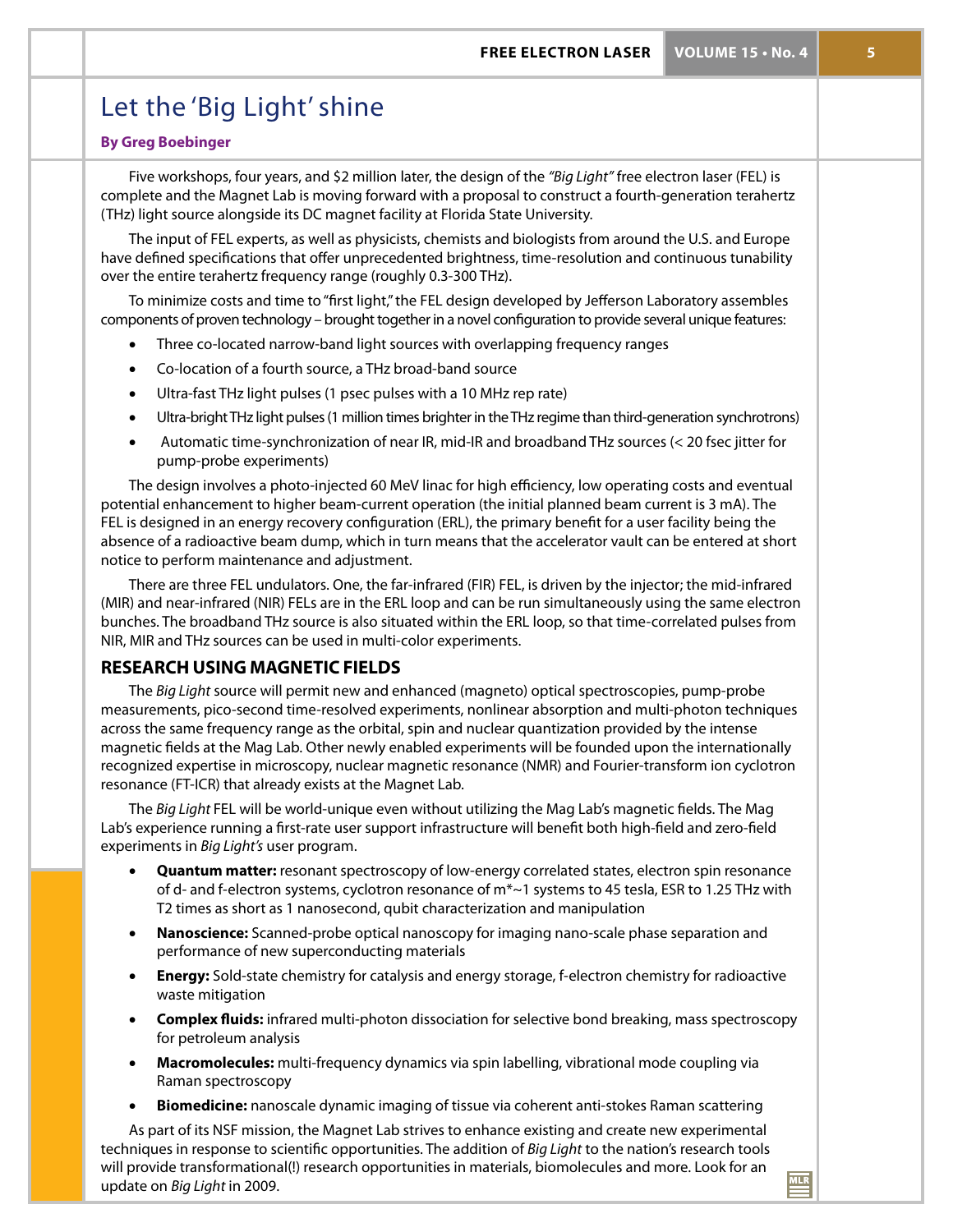# The outlook is bright for the Mag Lab Electron Magnetic Resonance user program

### **By Stephen Hill**

#### Director, EMR User Program

*Longtime Magnet Lab collaborator Stephen Hill has accepted a position as director of the Electron Magnetic Resonance (EMR) user program and as an FSU physics professor, cementing a relationship that has been building since Hill's postdoctoral work with the lab nearly 14 years ago. Hill comes to the lab from the University of Florida, where he was an associate professor of physics and a Magnet Lab affiliate.*



Stephen Hill

Thanks to outstanding stewardship by Interim Director Peter Fajer, I have the luxury of taking over the reins of an electron magnetic resonance (EMR) program that is in tremendous shape. So far this year, we have hosted or collaborated with 36 different groups around the world; of these, 12 were first time users. The quality of publications in 2008 is extremely high, including articles in *Nature Physics*1 and *Physical Review Letters*1-5, with many more in the pipeline (see future editions of these reports).

The EMR group's successes can attributed to significant recent advances in instrumentation, particularly in terms of high-frequency pulsed EPR. Indeed, the Magnet Lab EMR group now boasts the highest-frequency pulsed EPR spectrometer in the world: 336 GHz with 50 ns time resolution<sup>1</sup>. This development can be expected to have a profound impact on studies related to electron-spin-based quantum information processing, thus positioning the Mag Lab EMR group as a world leader in this field. A Zeeman field of 12 tesla corresponds to a thermal energy of 16 K, enabling essentially complete polarization of the electron spin system at pumped liquid helium temperatures. This is extremely important, because fluctuations of the electron spin bath represent the main cause of decoherence in concentrated spin systems, e.g. crystals of molecular nanomagnets<sup>4</sup>. Thus, by polarizing the spin bath, the dominant source of decoherence is completely removed, opening the door for detailed studies of coherent quantum spin dynamics in highly ordered crystalline materials for the very first time<sup>1</sup>. In addition to pulsed EPR capabilities, the group has expanded its high-frequency coverage considerably for highfield measurements (up to 900 GHz).

Next year promises to be even more exciting for EMR at the Magnet Lab. The group is seeking to expand not only its ranks, but also its research portfolio. We are presently searching for a scholar/scientist with expertise in biological EPR. In the next weeks, we will interview several outstanding applicants for this position and our hope is that the successful candidate will start in the first half of 2009. The group also is conducting a broad search for up to three postdoctoral associates in areas of physics, chemistry and biology.

In January of 2009, I will move my own research laboratory (and group) from the University of Florida to the Magnet Lab. This will immediately make available two new multi-high-frequency (8-500 GHz), high-field instruments to the users' program. In addition, several new (funded) capabilities are planned for the next 1-2 years, including: a superheterodyne spectrometer based on solid-state sources providing continuous frequency coverage from X-band to 1 THz; a two-axis superconducting vector magnet system; sub-Kelvin temperatures; and a split-gap magnet with optical access for frequency domain spectroscopy. The broadband capabilities will immediately be compatible with the DC resistive magnets, including the 45 T hybrid; a longerterm goal is to develop a frequency domain spectrometer compatible with the high-field resistive split-gap magnet that is currently under development at the Magnet Lab. We also plan to develop a low-temperature EMR capability for the resistive facility.

An important goal for the coming year will be to engage more students in the activities of the EMR group. Initially, I will bring several graduate students with me to Tallahassee from the University of Florida. I also plan on recruiting additional graduate students from the FSU ranks. My experience has been that well-mentored graduate students can quickly become proficient in the use of highly sophisticated EMR spectrometers, and can also significantly enhance instrumentation and/or computational tools developed in-house. These same students are also able to interact with collaborators/users, collect data and follow the analysis through to publication. Both the productivity and quality of research conducted within the EMR group stands to benefit significantly from the recruitment of more graduate students. The long-term goal will be for the group to support 6 to 8 graduate students (~2 per spectrometer). I also encourage collaborators and users to send their graduate students to the Magnet Lab to participate in experiments. This approach worked extremely well at the University of Florida, and several external graduate student users have already visited the lab this fall.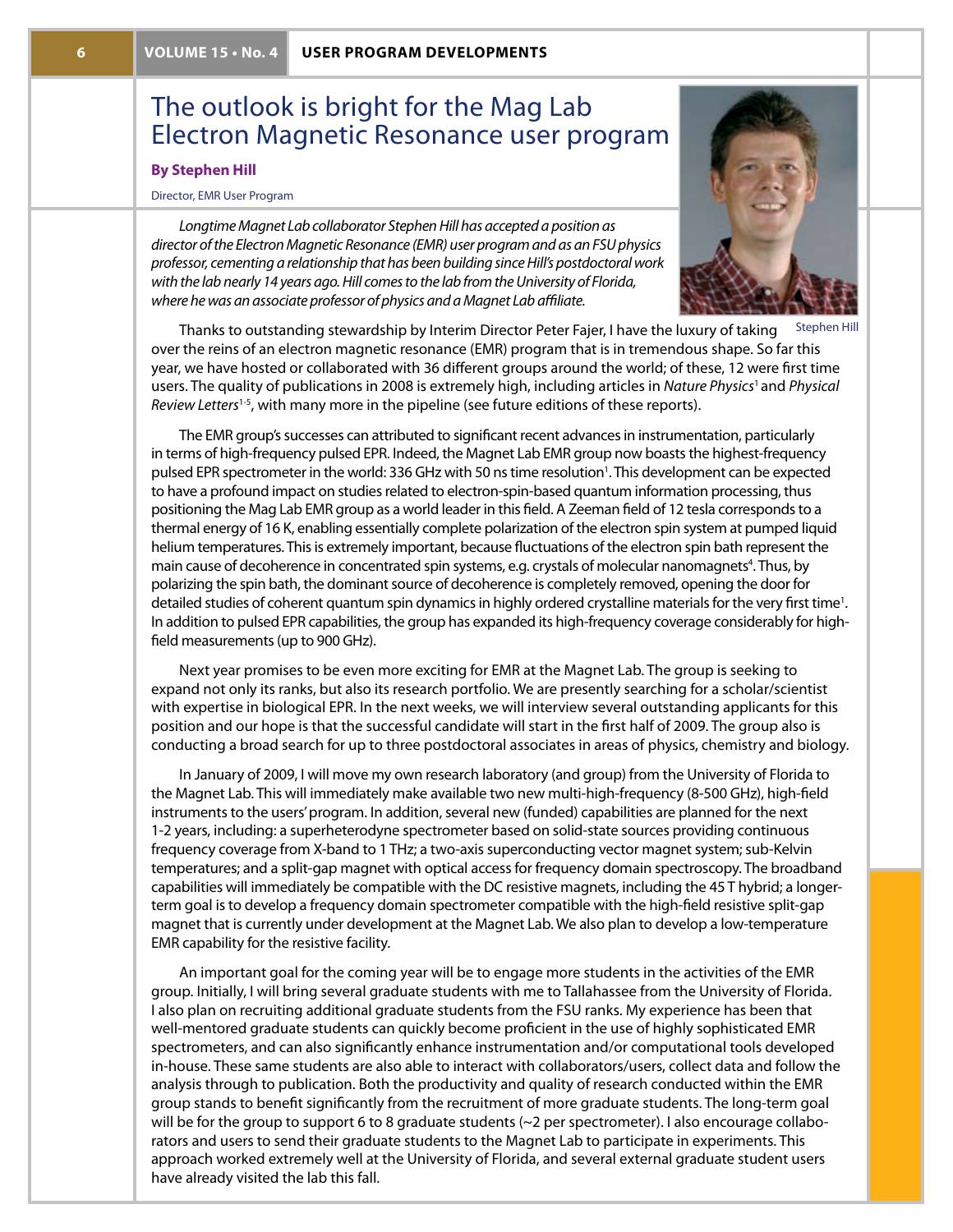The integration of research and education will be essential for attracting major new funding to support in-house research. Universities in North and Central Florida (FSU, UF, UCF) currently boast some of the world's leading research groups in the broadly defined area of molecular magnetism, in which EPR has played a critical role. This is an interdisciplinary research field with significant potential for future technologies. Together with faculty at UF and UCF, we plan several activities over the next few years aimed at increasing Florida's visibility in the fields of molecular magnetism and EPR, including the organization of regional, national and international conferences/workshops. The long-term goal will be to establish an International Center for Molecular Magnetism and EPR in North/Central Florida, with joint research and educational programs.

In order to maintain a leadership position in high-field EPR it will be essential to continue development of unique instrumentation. An important first step will be to improve sensitivity and temporal resolution for high-frequency (> 200 GHz) pulsed EPR. This will require a significant investment both in high-power microwave sources/amplifiers and in quasioptical spectrometer components. To this end, we are working with several leading groups in the U.S. and Europe to obtain funding to build the next generation narrowband pulsed spectrometer for the Magnet Lab. Together with the new scholar/scientist, we also hope to improve existing multi-high-frequency continuous-wave techniques to enable EPR studies of biological (aqueous) samples spanning a very broad frequency range. This will enable studies of complex molecular dynamics to unprecedented time scales.

Finally, in January 2009, the Magnet Lab will submit a major proposal to the NSF to support construction of a THz/infrared accelerator-based light source at the DC Field Facility in Tallahassee, the so-called "Big Light." This proposal submission represents the culmination of a four-year design study involving collaboration between the Magnet Lab EMR group (Hans van Tol), Los Alamos National Lab (John Singleton), and Jefferson Laboratory. The design is a 4<sup>th</sup> generation light source based on the successful Free Electron Laser (FEL) facility at Jefferson Lab. It uses a photo-injected electron accelerator with a beam energy of 60 MeV, a superconducting RF linac, and undulators within optical cavities to generate the light. It also uses energy recovery to minimize capital and operating costs, as well as minimizing radiation hazards. The light source is tunable, covering the wavelength range from 2.5 – 1100 microns. It has a sub-picosecond pulse structure, with a repetition rate of up to 10.7 MHz, and with 10 μJ per pulse. The defining feature of Big Light's topology is the capability of driving three different FELs. Thus, multiple photon beams will be available for pump-probe studies of materials out of equilibrium. If funded, the Big Light/Magnet Lab combination will be truly unique, having an impact on many areas of research at the lab, as well as opening up new research areas in biology and chemistry. Most importantly, Big Light can be expected to have a major impact on the high-field EMR user program.

*For more details concerning the future plans for EMR, please feel free to contact me at shill@magnet.fsu.edu.*

#### **References**

- 1. C.M. Ramsey *et al.,* Nature Physics **4,** 277-281 (2008).
- 2. A. Zorko *et al.,* Phys. Rev. Lett. **101,** 026405 (2008).
- 3. T. Tokumoto *et al.,* Phys. Rev. Lett. **100,** 147602 (2008).
- 4. S. Takahashi *et al.,* Phys. Rev. Lett. **101,** 047601 (2008).
- 5. C. Cao, *et al.,* Phys. Rev. Lett. **100,** 167206 (2008).
- 6. G. W. Morley *et al.,* Phys. Rev. Lett., accepted 31 October 2008.
- 7. G.W. Morley *et al.,* Rev. Sci. Instrum. **79,** 064703 (2008).
- 8. S. Takahashi *et al.,* arXiv:0810.1254.

 $MLR$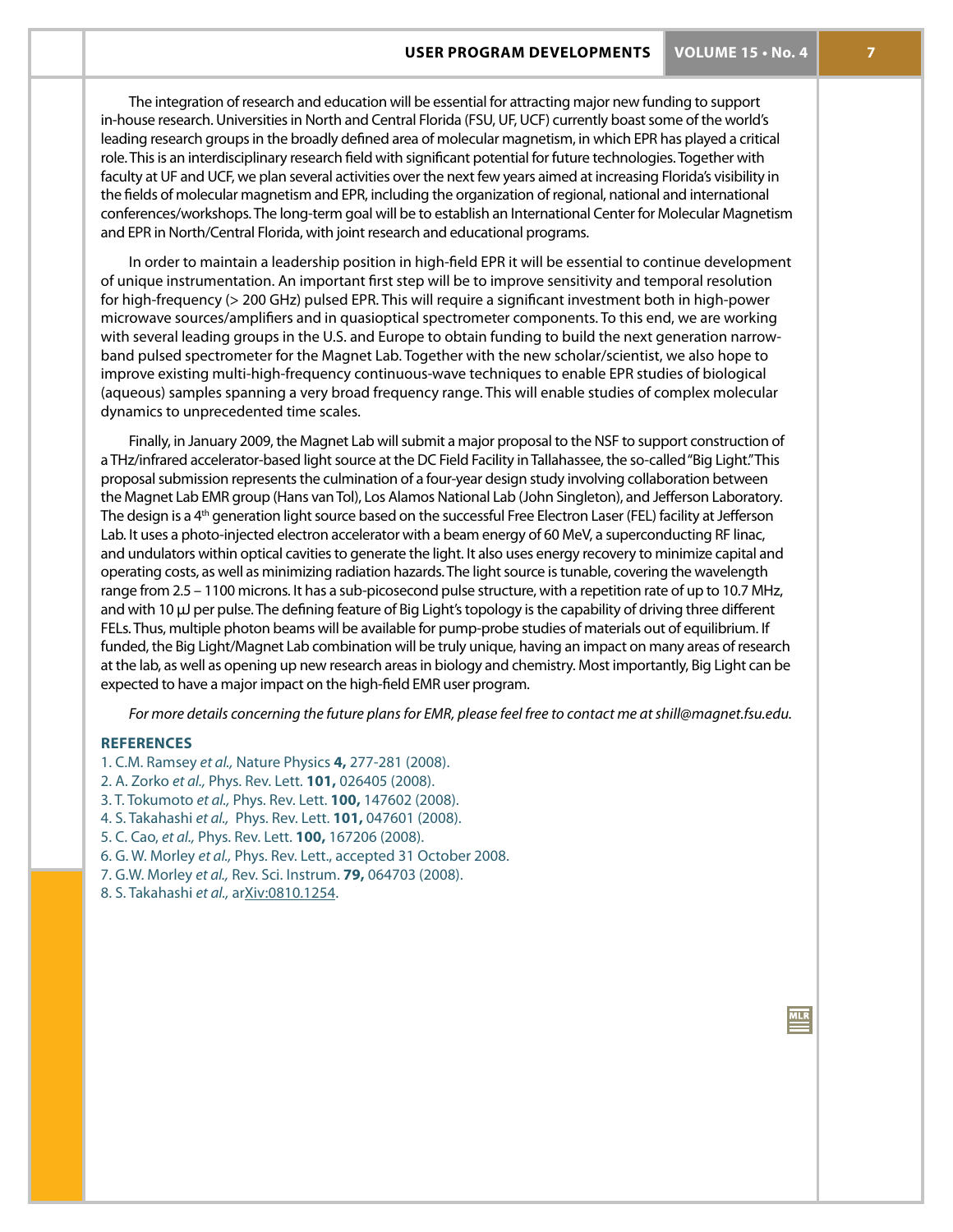# Cable-in-conduit conductor underway for Series Connected Hybrid

### **By Huub Weijers**

Through 2007 and 2008 the Magnet Science and Technology division of the Magnet Lab worked on detailed design and qualification testing of cable-in-conduit conductors (CICCs) for the Series Connected Hybrid (SCH) magnet projects currently underway. One such magnet is funded by the National Science Foundation for installation as a user magnet at the Magnet Lab, and another customized for neutron scattering experiments at the Helmholtz Center Berlin. The qualification testing is now successfully completed, which represents a major landmark not only for the Series Connected Hybrid projects but also for the broader magnet building community that relies on CICCs.



Several years ago problems were discovered with superconducting wire and CICCs within the ITER project, related to strain induced degradation of the superconducting properties that could not be accurately predicted. The problems could possibly affect our Series Connected Hybrid projects as well. A collaborative effort between the Magnet Lab and the ITER community was begun in order to test candidate CICCs. These tests involve currents up to 20 kA, forces up to 25 tons, magnetic field up to 12 tesla in a split pair magnet and a controlled flow of pressurized (up to 5 bar) and slightly heated (5-9 K) supercritical helium through the CICC samples, while measuring voltage signals with sub-microvolt precision. With the development of a new computational model<sup>1</sup> to predict that degradation and

NHMFL employee George Miller on the deck in Cell 16 finalizing the instrumentation. The experiment is being pre-cooled with liquid nitrogen in preparation of a final cool down to 4.2 K (-452 degrees F) in preparation of a test . In the central foreground is the pressurized helium cryostat while the CICC sample and the magnet are in the blue cryostat.

a series of 11 full-scale cable tests mostly at the Magnet Lab<sup>2</sup> and available CICC data from other institutions, we have validated the model. Cable tests also confirmed that the selected SCH CICC designs can carry the currents and withstand the mechanical loads as designed.

This is a major landmark in the Series Connected Hybrid project by itself. It's also a huge benefit to the international multi-billion dollar ITER project, a project that former MS&T Director John Miller is now involved with at the Department of Energy's laboratory at Oak Ridge. It is also reassuring to the NSF, as it has been hoping for a timely solution to the previously observed problems with the superconducting wire and CICCs that, through the work at the Magnet Lab, have been solved.

#### **References**

- 1. Y. Zhai, M.D. Bird, Superconductor Science and Technology **21,** 115010 (2008).
- 2. NHMFL Report "A summary of the cable-in-conduit conductor test program for the construction of the series-connected hybrid magnet" by Jun Lu is in preparation.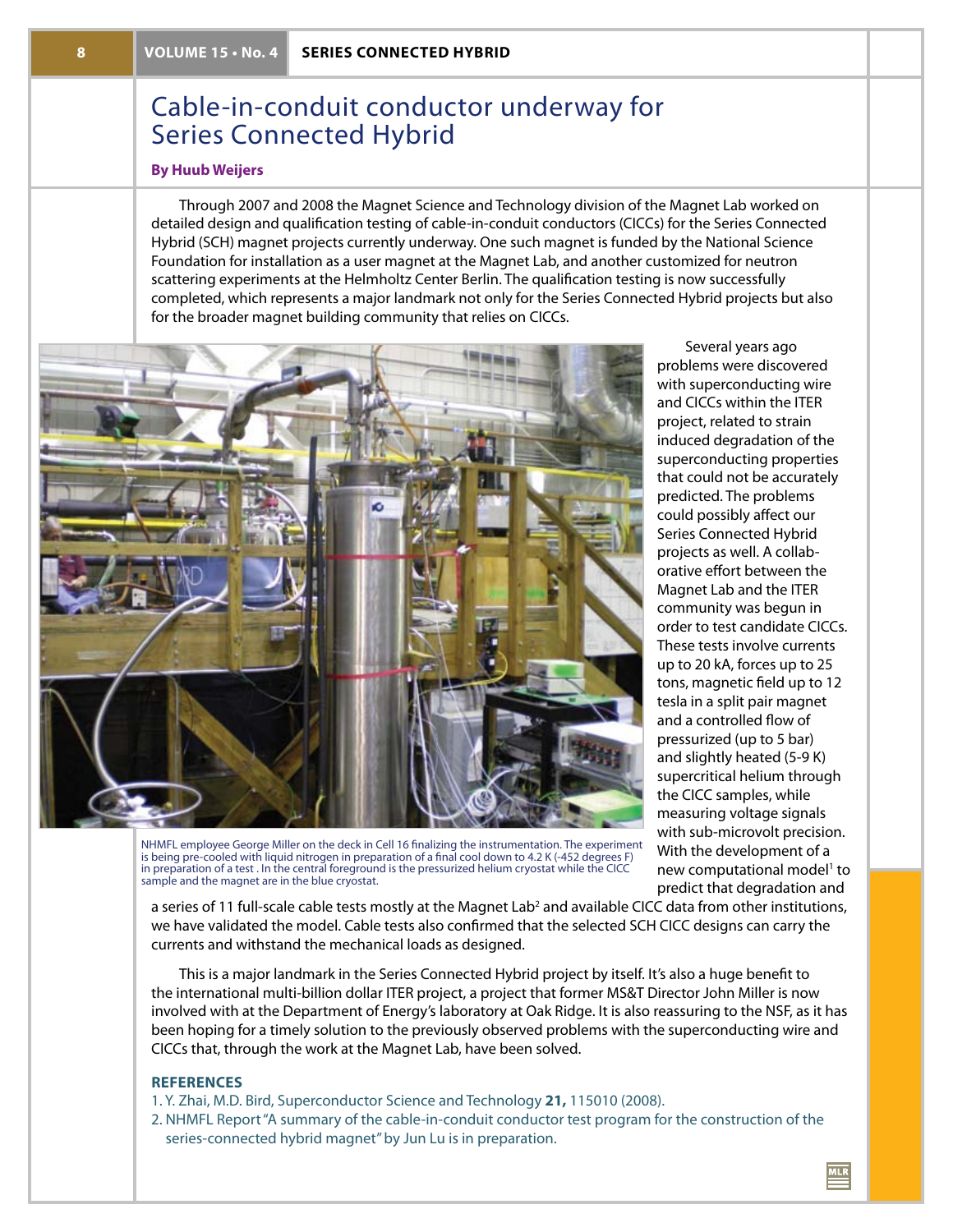# Fermi surface of superconducting LaFePO determined from quantum oscillations

A.I. Coldea<sup>1</sup>, J.D. Fletcher<sup>1</sup>, A. Carrington<sup>1</sup>, A.F. Bangura<sup>1</sup>, N.E. Hussey<sup>1</sup>, University of Bristol, UK J.G. Analytis<sup>2</sup>, J.-H. Chu<sup>2</sup>, A. S. Erickson<sup>2</sup>, I.R. Fisher<sup>2</sup>, Stanford University, USA R.D. McDonald<sup>3</sup>, NHMFL, Los Alamos National Laboratory, USA

LaFePO was the one of the first of the ferro-oxypnictide superconductors to be discovered<sup>1</sup> and has a transition temperature of  $T_c \sim 6$  K. Substituting the pnictogen P for As results in the isostructural compound LaFeAsO, which is non-superconducting and has a spin-density wave ground state but a small amount of electron doping (F replaced for O) that makes this system a superconductor with  $\mathcal{T}_{\text{c}}$ ~26 K<sup>2</sup>. Understanding the details of the Fermi surface of these two isostructural compounds may help to understand the reason for high *T<sub>c</sub>* superconductivity in ferro-oxypnictide. Here we report detailed quantum oscillations measurements, one of the most powerful techniques to determine the details of the Fermi surface topology.

We measure torque magnetometry using piezocantilevers and high quality crystals of LaFePO (size of 200µm x 200µm x 20 µm) in high magnetic fields up to 45 tesla and low temperatures (0.3 K). We find that in the normal state LaFePO has a rich spectra of quantum oscillations (Figures 1a and b) containing at least seven different frequencies associated with the electronic bands centred along the AM direction ( $\alpha_1$ ,  $\beta_1$ , corresponding to minimum and maximum extremal areas of corrugated two-dimensional cylinders) and hole pockets centred along Γ-Z direction ( $\delta$ ,  $\gamma$ ,  $\varepsilon$ ) (see Figure 1c). The three-dimensional pocket predicted by band structure calculations is not observed in the current study. The obtained effective mass varies between 1.7-2.1 $m_{\scriptscriptstyle\rm e}$  and the mass enhanced for LaFePO is a factor ~2 suggesting a moderate mass effect due to electronic correlations.

The difference in amplitudes of the dHvA signal between the hole and electron pockets is an indication of different scattering rates affecting these orbits. The near-perfect matching between the hole and the electron orbits that we observe suggests that LaFePO (which is non-magnetic) may be close to a spin/charge density wave transition and that magnetic fluctuations are an important ingredient in the physics of the Febased superconductors<sup>3</sup>.



#### **Figure 1a.**

Torque measurements versus magnetic field in LaFePO obtained in the hybrid magnet at 0.5 K for different orientations θ between the magnetic field and the *c* axis. b) Fourier transform spectra showing the frequencies associated with extremal areas of quasi-two dimensional electron and hole cylinders (see text). c). Fermi surface of LaFePO close to near nesting with the vector Q; the 3D pocket centered at Z is not observed in this study.

### **REFERENCES**

- 1. Y. Kamihara *et al.*, J. Am. Chem. Soc. **128**, 10012 (2006). 2. Y. Kamihara *et al.*, J. Am. Chem. Soc. **130**, 3296 (2008).
- 
- 3. A. Coldea, *et al,* Phys. Rev. Lett. **101**, 216402 (2008).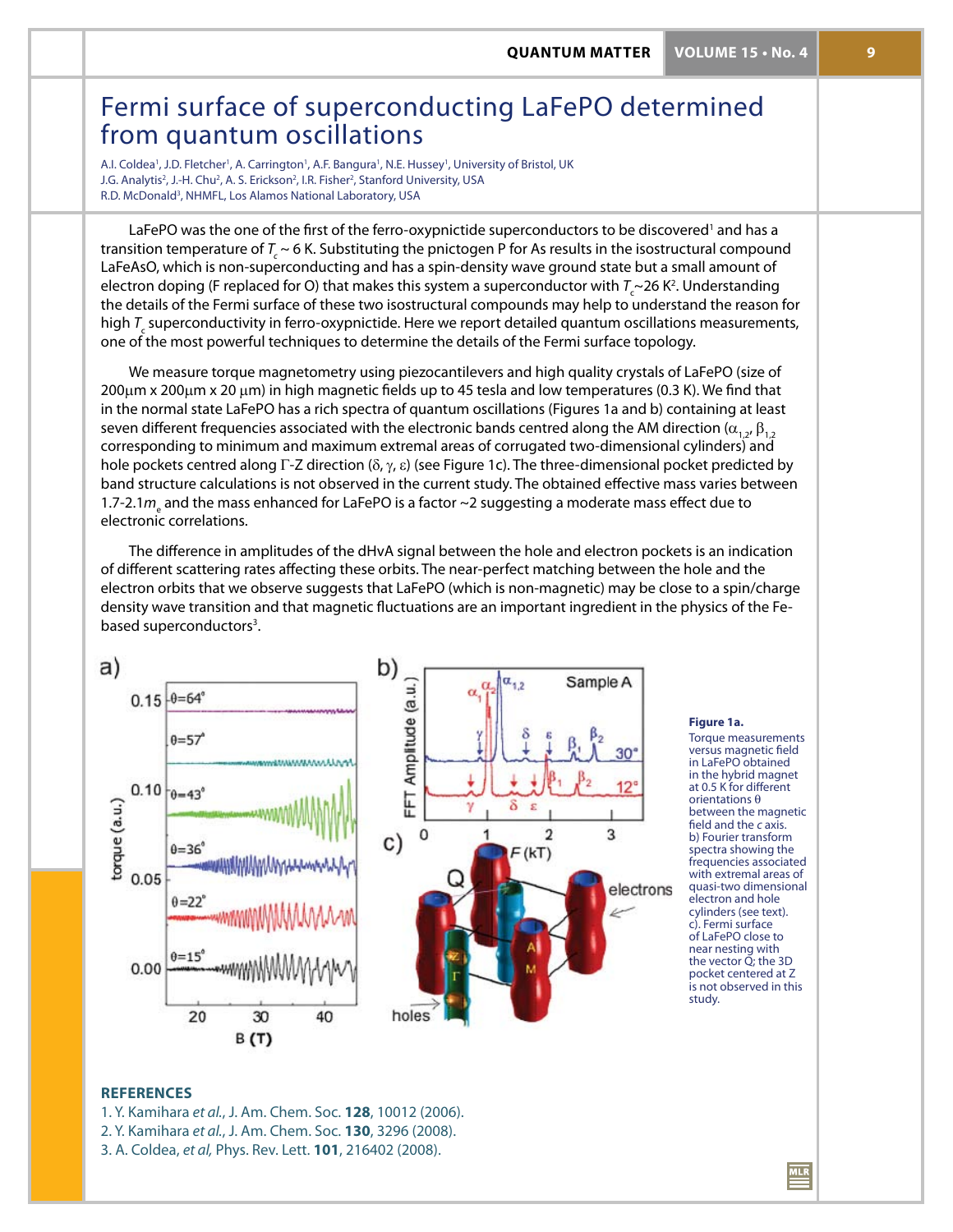# Diffusion MRI at 21 T: Developing New Treatments for Traumatic Brain Injury

#### **V. D. Schepkin', C. W. Levenson<sup>2,3</sup>, S. M. Figueiroa<sup>2</sup>, N. Rich<sup>2</sup> and J. VanLandingham<sup>3</sup>**

1. CIMAR, National High Magnetic Field Lab/ FSU

2. College of Human Sciences, Florida State University

3. College of Medicine, Florida State University



#### **Figure 1.**

Medial frontal lobe injury in the adult rat brain. Traumatic brain injury results in a cascade of events starting with edema and inflammation that is leading to a brain cell death and formation of a necrotic cavity. Eventually it is leading to poor behavioral outcomes including impaired learning and memory.

### **Traumatic Brain Injury**

Every year 1.5 million Americans sustain a traumatic brain injury (TBI). Of these, about 50,000 die and 235,000 are hospitalized. Currently, as a result of TBI, there are 5.3 million Americans who require long-term or lifelong assistance to perform routine daily activities. The list of devastating impairments that can result from TBI includes loss of both fine and gross motor skills, as well as speech and language abilities. Many patients also experience continuing impairment in learning, memory and cognitive function.

One of the main dangers of TBI is edema, (water accumulation at the site of injury) and swelling. These effects damage brain tissue immediately after injury, and, particularly, the development of edema is associated with poor long-term clinical outcomes. Regrettably, attempts to reduce effects of edema, such as drainage of cerebral spinal fluid, mannitol, and hypertonic saline treatments, have proven to be inadequate in most cases of moderate to severe brain damage.

The development of new treatments to improve outcomes after TBI is limited by our incomplete understanding of the mechanisms responsible for the development of edema after injury. Normally the tight blood brain barrier (BBB) controls the movement of water from the blood vessels into the brain. However, when the BBB is damaged, this allows water to flow into the spaces between the cells of the brain, resulting in swelling known as vasogenic water accumulation. Cytotoxic water accumulation is another source of brain swelling and damage after TBI. Uncontrolled, these and other cellular mechanisms result in neuronal death and a large necrotic cavity (Figure 1).

## **Diffusion MRI at 21Tesla**

This study, for the first time, demonstrates the Magnet Lab's new capability to perform *in vivo* imaging using large rodents. Recently, diffusion MRI for *in vivo* studies was established in our lab to be used with the advanced high magnetic field of 21T. Development of the diffusion pulse sequence included several special measures to prevent natural breathing and other *in vivo* motions from distorting the results of MR imaging. The application of diffusion MRI provided us with an exceptional capability to distinguish two types of edema taking place during TBI. Most valuable is the realization that diffusion MRI represents a unique and very efficient way to detect those parts of the brain, which are subject to a cytotoxic edema (Figure 2). During cytotoxic edema brain cells are incapable of maintaining their low sodium intracellular content and corresponding water is moving into intracellular space, which makes diffusion of that water lower than in normal parts of the brain. This type of brain cell damage is detected in MRI as a dark area on diffusion images of the brain. These brain cells need very urgent help, beginning from the first moments after injury, to avoid future complications.

#### **Figure 2 (a, b).**

Two MRI images present the same rat and slice position acquired after traumatic brain injury. a - Diffusion map revealing a presence of cytotoxic edema which is noticeable as dark areas. These areas of the brain need a very urgent therapy.

b – RARE MR image showing total edema areas as areas of bright intensity.





#### **Figure 3 (a, b).**

Steroid hormone treatment reduces edema after traumatic brain injury. a - Untreated (vehicle control), traumatic brain injury to the medial frontal cortex induces severe edema 24 hours after injury as indicated by arrows.

b - Treatment with a combination of progesterone and dihydroxyvitamin D (PROG +D) one and six hours after the injury consistently reduced the accumulation of water associated with edema.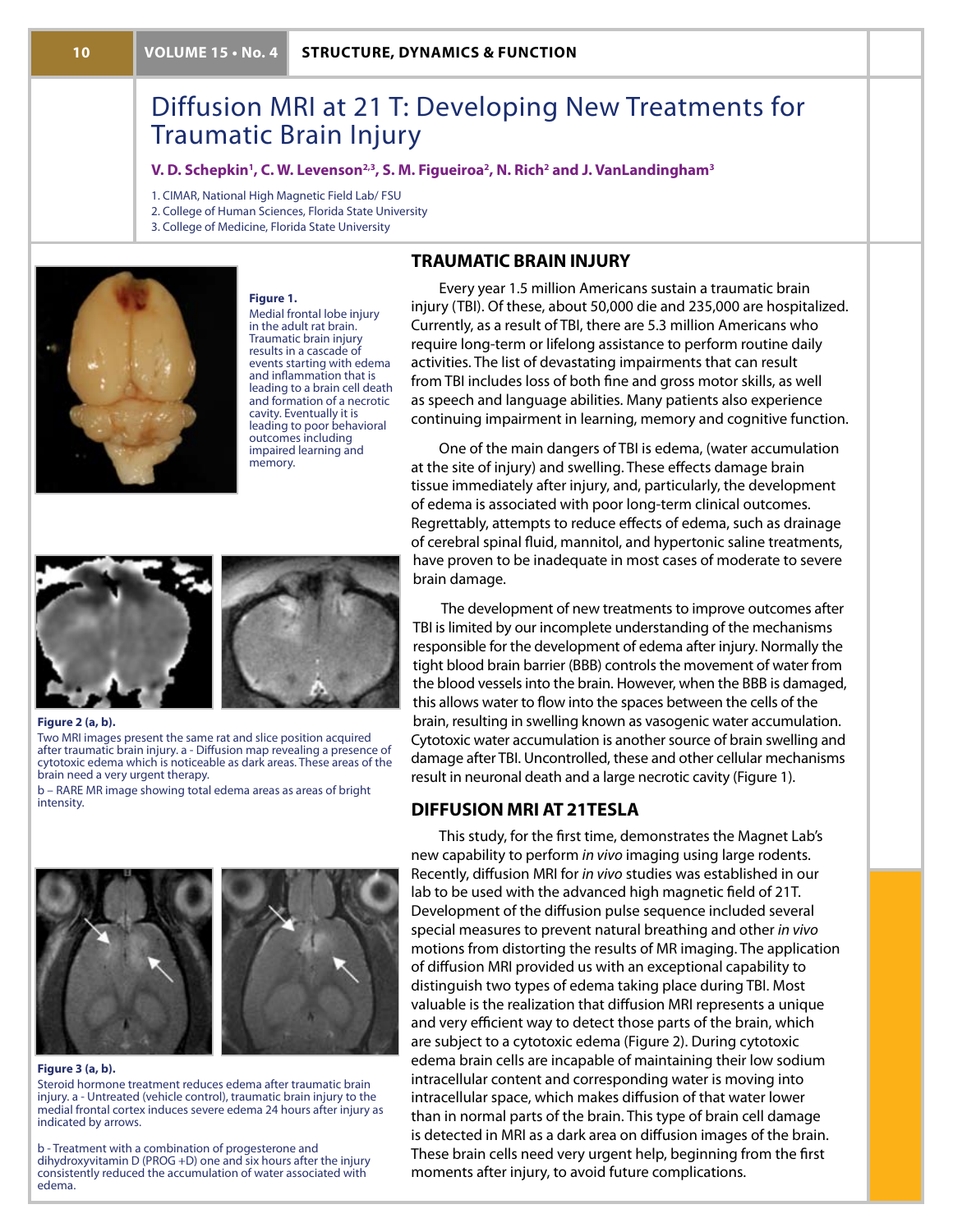### **structure, Dynamics & function VOLUME 15 • No. 4 11**







**Figure 4 (a, b, c).**

Effect of hormone therapy visualized by diffusion MRI: a – untreated animal; (b, c) result of therapy by Progesteron (b) and Thyrotropin Releasing Hormone (c) at one and six hours after injury.

Ultimately, we need new treatments that target both damaged cells, cytotoxic and more time tolerant vasogenic water accumulation. The development of therapies requires a reliable and clear visual separation between the two types of edema and non-invasive detection of changes after treatment to evaluate therapeutic effectiveness. Because diffusion is the most efficient way to visualize regions of the brain that are subject to a cytotoxic edema, we are now using it in conjunction with a number of novel treatments for TBI in a rodent model.

A weight-drop model of TBI in the adult rat was developed that produces an identifiable necrotic cavity and is associated with significant behavioral impairments (Figure 1). This model was used to confirm that administration of hormones at one and six hours post-injury can reduce effects of injury at 24 hours post-TBI exam.

### **New Therapies for TBI**

A joint collaboration between the Magnet Lab, FSU College of Human Sciences, and FSU College of Medicine, as well as graduate students (Silvia Figueiroa, Nicholas Rich) has led to exciting new applications for diffusion MRI to monitor the course of treatment after TBI. In one study, TBI rats were treated with a combination of the hormone progesterone (PROG), which is known to reduce edema, and the active hormone dihydroxy-vitamin D. Both hormones interact with similar nuclear receptors in the brain to regulate neuronal gene expression. Illustration of this therapy can be seen on MR images (Figure 3) performed 24 hours after treatment. The images show that the combination of these two steroid hormones (PROG + D) was more effective than vehicle treatment in reducing edema after injury. We also showed that the combination treatment was better than either treatment alone as indicated by both standard proton imaging and diffusion weighted pulse sequence imaging. These results were confirmed by direct histological measurements of brain edema after injury.

In a second study, TBI animals were treated with progesterone in combination with thyrotropin releasing hormone (TRH). The results of MRI showed the short-term benefits of these treatments against cytotoxic brain damage, which also translated to a significant improvement in learning and memory function of animals in the weeks following TBI. Separate applications of PROG and TRH therapy were both beneficial looking on diffusion MRI (Figure 4) as well as in improving spatial learning and the Morris Water Maze test.

# **Conclusions**

This work presents the latest achievement of *in vivo* MRI at 21 T. For the first time large rodents have been imaged at this high field MRI scanner. The results demonstrate the power of diffusion weighted imaging at high magnetic fields to detect the short and long-term benefits of brain injury treatments and to predict functional outcomes. It also shows the power of new combinatorial treatments for improving the outcomes after TBI. New tools at the Mag Lab are very valuable for future development of novel therapies for traumatic brain injury that target both vasogenic and cytotoxic edema.

## **Acknowledgements**

The *In vivo* MR program at Mag Lab is very grateful to extremely skillful and enthusiastic support from William Brey, Petr Gor'kov, Richard Desilets and Kiran Shetty for their outstanding development of *in vivo* RF probes for MR imaging at 21T. The *in vivo* rat MRI studies were supported by NIH grant R21 CA119177 (PI V. Schepkin) and Hazel K. Stiebeling Fund (PI C. Levenson) and FSU CRC Multidisciplinary Grant Program. The MRI imaging program is supported by Cooperative Agreement (DMR-0084173) and the state of Florida.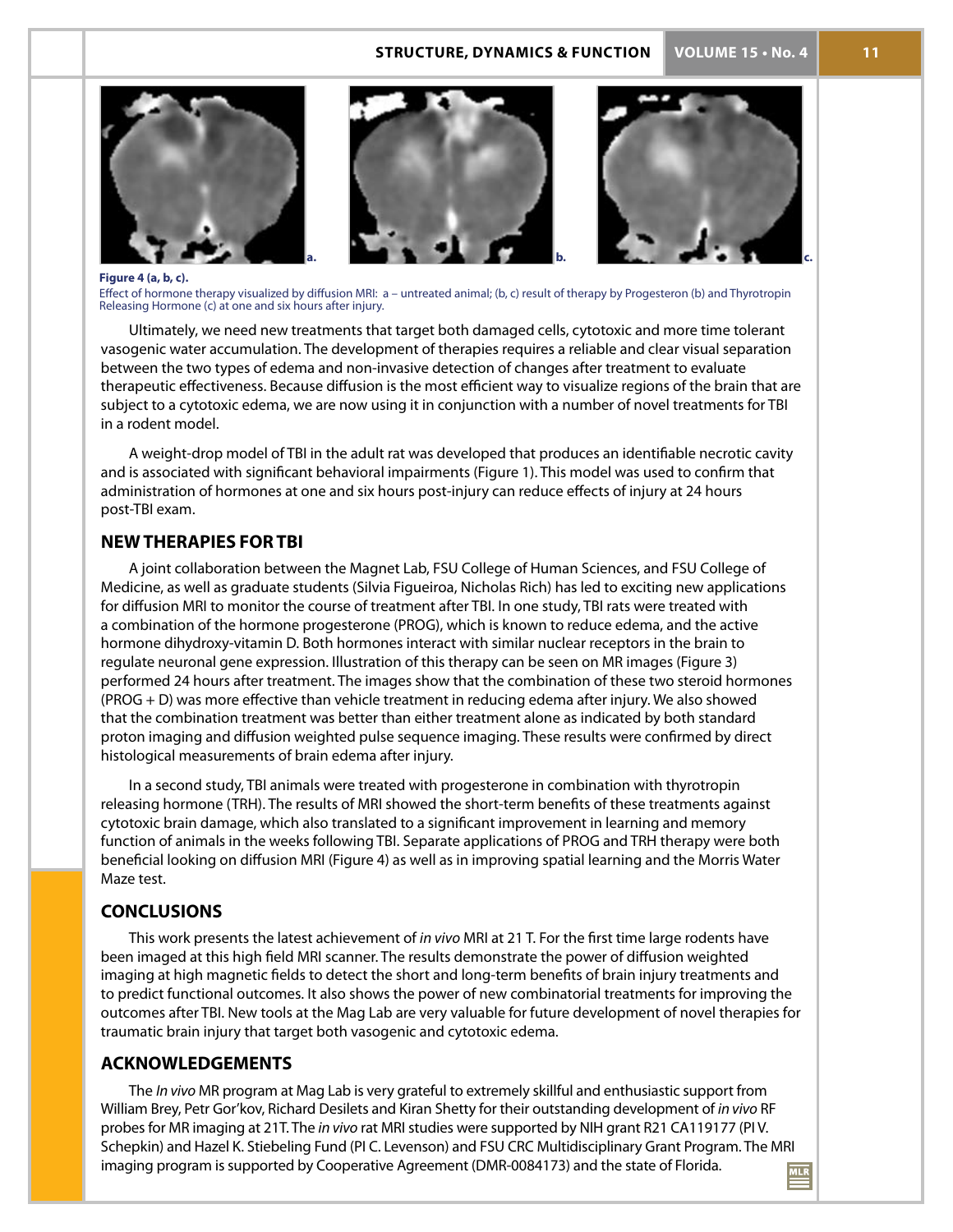# Quantum magnetism thaws a spin ice

### **By Chris Wiebe**

The birth of quantum mechanics can be traced back to a number of key experiments that convinced physicists that classical theory cannot be used to describe the atomic and subatomic world. One of these experiments, the low temperature heat capacity of solids, helped to show that (i) energy levels are quantized in matter, and (ii) precise measurements of the entropy, or disorder, within a system could be used to verify models for how atoms move and interact with each other. The natural extension of these experiments was to measure the entropy of magnetic systems at low temperatures to learn about how magnetic spins order. In most systems, the entropy is found to vanish at low temperatures, as predicted by the third law of thermodynamics, but some systems remain disordered or fluctuating down to the lowest temperatures we can measure, usually due to quantum effects. One prominent example of this is liquid helium, which never freezes at ambient pressure at any temperature, but instead forms a superfluid ground state.

Magnetic analogues of fluctuating states ("quantum magnets") such as the ground state of liquid helium are more elusive but the search continues to find model systems to study. The Quantum Materials Group at the Magnet Lab and FSU has recently identified such a system with Pr<sub>2</sub>Sn<sub>2</sub>O<sub>7</sub>.' The first suspicions of a fluctuating ground state for the magnetic Pr spins began with heat capacity measurements, which are yet again extremely useful for identifying quantum effects in matter. At low temperatures, Pr<sub>2</sub>Sn<sub>2</sub>O<sub>7</sub> was found to have an unexpected amount of "residual spin entropy," which is one of the signatures for unusual magnetism. The physical reason for this spin disorder is rooted in the underlying lattice that the spins reside on – a "frustrated" pyrochlore lattice designed such that the spins cannot order in a conventional fashion. The end result is a fluctuating system of spins that remain dynamic until at least 200 milliKelvin. Recent experiments at the Center for High Resolution Neutron Scattering (CHRNS) at NIST (Maryland) have shown that the spins arrange themselves in local clusters, much like water molecules in ice form in local clusters of chemical and hydrogen bonds.<sup>2</sup> However, unlike water ice, the spins in Pr<sub>2</sub>Sn<sub>2</sub>O<sub>7</sub> are constantly fluctuating, which makes this system a "dynamic spin ice."The study of such states not only provide windows into the quantum world – they are also relevant towards answering questions in high temperature superconductivity, surface physics, and even in protein folding.<sup>3</sup>



#### **Figure:**

The local arrangements of Pr spins in Pr<sub>2</sub>Sn<sub>2</sub>O<sub>2</sub> (two-in, two-out) compared to the bond disorder in water ice (two short chemical bonds, two long hydrogen bonds about each oxygen atom). The difference between the two is the Pr $_2$ Sn $_2$ O, has spins that are constantly fluctuating, whereas water ice is largely "frozen" into a random orientation of bonds.

#### **References:**

- 1. H. D. Zhou *et al*, accepted for publication in Phys. Rev. Lett. (2008).
- 2. L. Pauling, The Nature of the Chemical Bond, Cornell University Press, Ithaca, New York (1945).
- 3. S. T. Bramwell and M. J. P. Gingras, Science, **294**, 1495 (2001).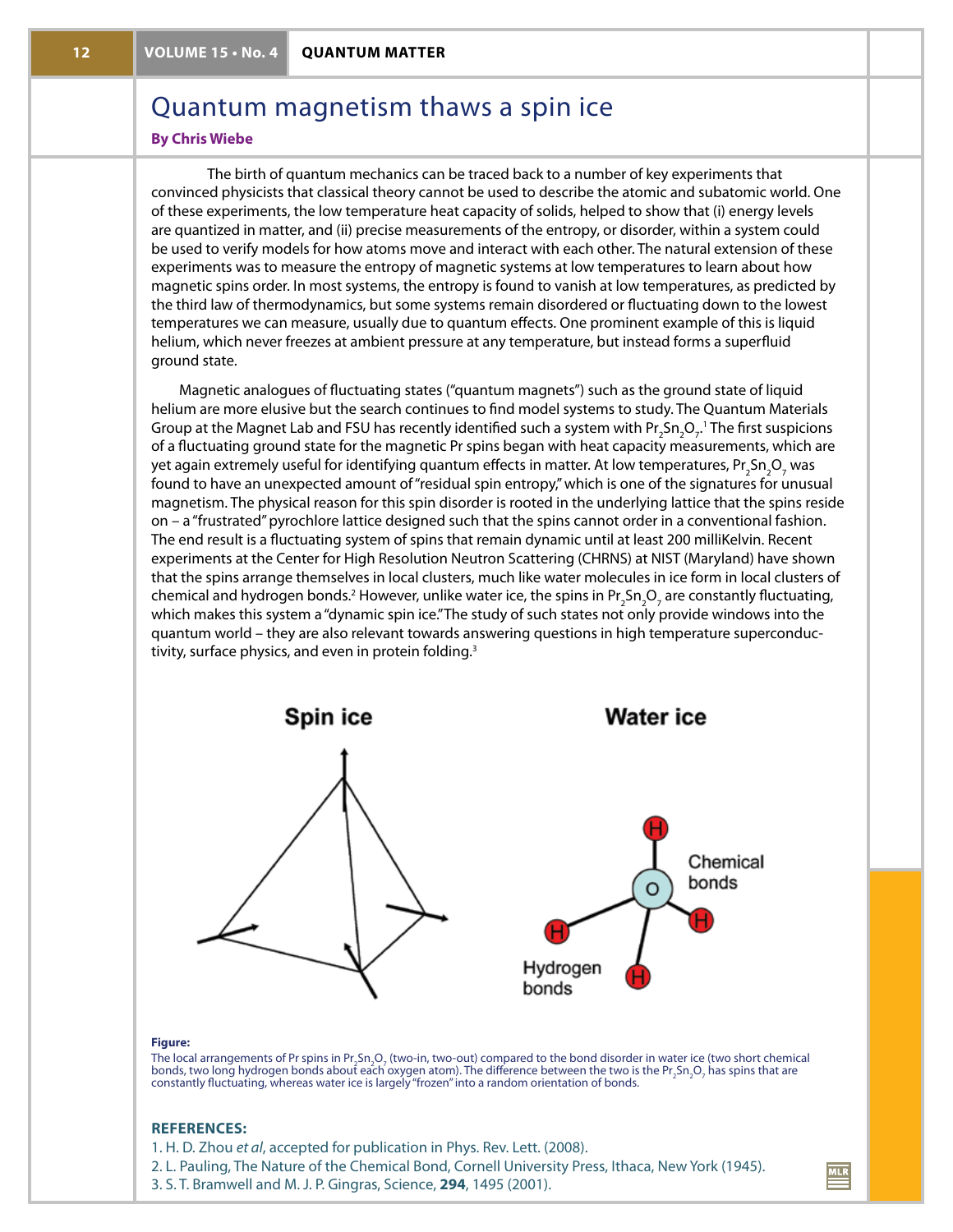# A molecular slinky: How a small peptide can help premature infants take their first breaths

Frank D. Mills<sup>a</sup>, Vijay Antharam<sup>a</sup>, Seth A. McNeill<sup>a</sup>, Suzanne Farver<sup>a</sup>, Omjoy K. Ganesh<sup>a</sup>, Anil K. **Mehta<sup>b</sup>, Yilin Meng<sup>a</sup>, Adrian E. Roitberg<sup>a</sup>, and Joanna R. Long<sup>a,c</sup>** 

1. University of Florida 2. Emory University 3. National High Magnetic Field Laboratory

Inflation of the lungs under ambient conditions requires the formation and upkeep of a stable air-fluid interface in the alveoli. This is accomplished by pulmonary surfactant, a lipid-rich fluid coating the alveoli, reducing the work of breathing and providing a barrier against disease. Inadequate pulmonary surfactant leads to Respiratory Distress Syndrome (RDS), a common condition in premature infants.

Surfactant is 90% lipids and 10% proteins by weight, and its composition varies only slightly among mammalian species. It's primarily made up of phospholipids, including disaturated dipalmitoylphosphati dylcholine (DPPC), monounsaturated phosphatidylcholines (such as POPC), anionic phosphatidylglycerols (such as POPG), palmitic acid, and cholesterol. The two saturated acyl chains in DPPC allow this lipid to pack tightly in a monolayer at an air-water interface. It is thought that the stability of DPPC monolayers is critical to the integrity of the air-fluid interface in the lung. POPC and POPG contain unsaturated fatty acids and increase the fluidity of the DPPC rich lung surfactant, accelerating surface film formation to cover the surface of the alveoli. The resulting monolayer at the interface is hypothesized to contain mostly DPPC while the monounsaturated lipids and surfactant proteins are squeezed out from the monolayer into a surfactant aggregate. These components then form another layer connected to the monolayer.

The lipids in lung surfactant are turned over every five to 10 hours meaning that lipids are constantly being transferred through a network of lipid assemblies to form a stable monolayer (Figure 1). While the lipids in surfactant are important in reducing surface tension and forming a stable monolayer, they cannot act effectively by themselves. Initial clinical studies for potential treatments of RDS using only lipids in surfactant therapies failed, but the use of native lung surfactant isolates met with success. Currently the standard treatment for RDS is administration of lung surfactant isolated from animal sources. Isolated lung surfactant contains small amounts of a key protein, surfactant protein B (SP-B). SP-B facilitates lipid adsorption at the air-fluid interface and is important to intra- and extracellular surfactant trafficking. The hydrophobicity and disulfide bridges in SP-B make purification or heterologous expression of the protein in large quantities impractical.

Lung surfactant replacement therapies containing synthetic peptides are being pursued as an alternative to animal-derived surfactant, as their use would remove the immunologic risks associated with current treatments. They would also allow for greater therapeutic consistency and significantly lower the cost of treatment. One of the most clinically successful synthetic peptides to date is the 21 amino acid peptide KL<sub>4</sub>, KLLLLKLLLLKLLLLKLLLLK, which has a periodic hydrophobicity (hydrophilic lysine amino acids separated by four hydrophobic leucine amino acids) similar to the C-terminus of SP-B. The formulation of KL<sub>4</sub>



#### **Figure 1.**

Transmission electron micrograph of rat intra-alveolar surfactant with the typical lattice-like appearance of lipid assemblies, termed tubular myelin, which is in close contact with the alveolar lining layer (arrowheads). Figure borrowed from Fehrenbach et al., Respiratory Research 2:33 (2001); http://respiratory-research.com/ content/2/1/033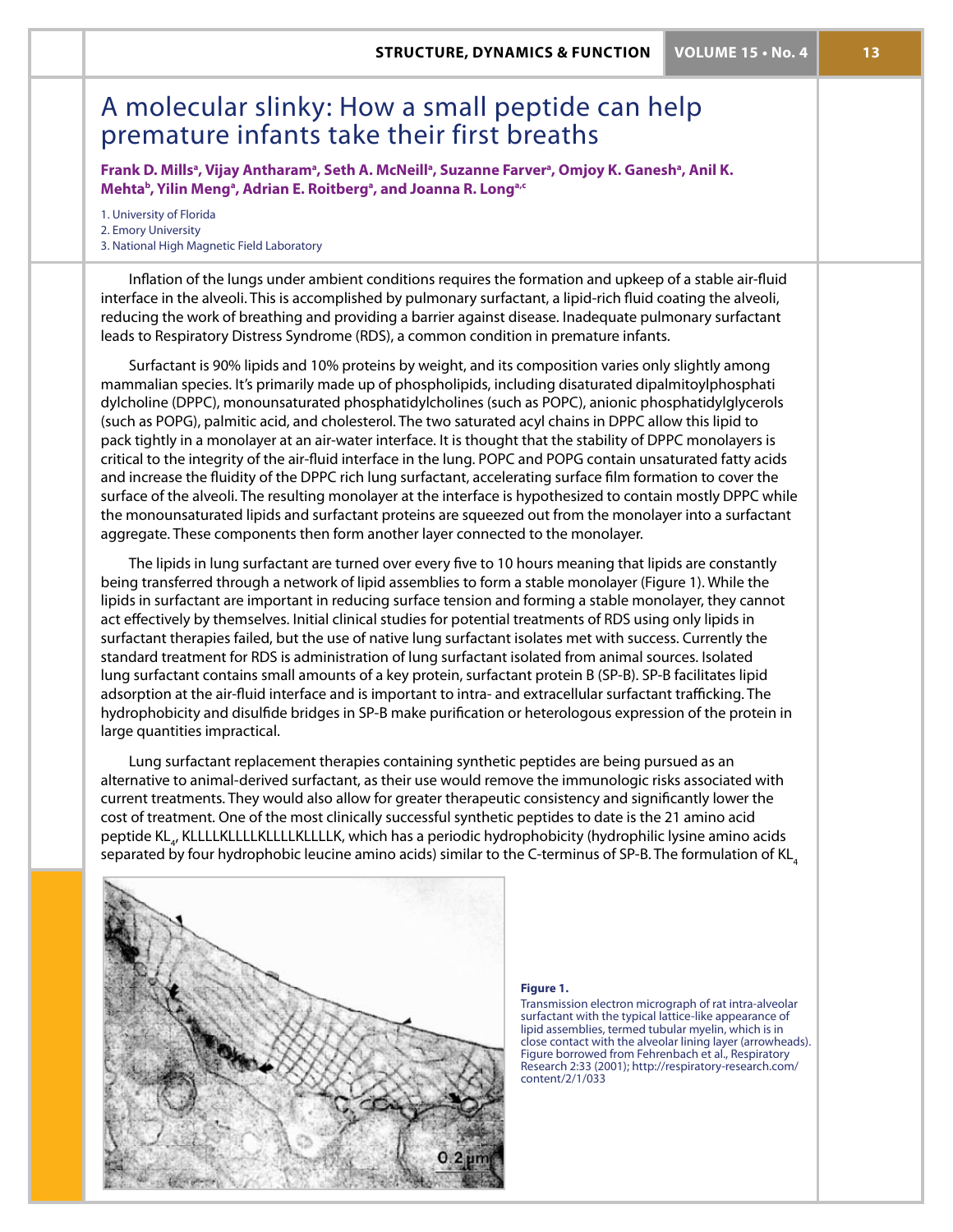with lipids found in native surfactant has shown promise as an alternative to animal-derived surfactant for the treatment of RDS in phase three clinical trials.

A mechanistic understanding of how KL<sub>4</sub> affects lipid properties has proven elusive as the secondary structure of KL<sub>4</sub> in lipid preparations at physiologically relevant concentrations has not been conclusively determined. SP-B has been shown by qualitative spectroscopic measurements to consist of helices lying in the planes of lipid lamellae. Circular dichroism measurements suggest the helical secondary structure of  $\mathsf{KL}_4$  is dependent upon the presence of negatively charged lipids (such as POPG) and membrane fluidity, determined by the lipids' degree of saturation. We have also observed changes in the dynamics of the fatty acyl chains in lipid vesicles upon addition of KL $_{\!a\!'}$  consistent with the peptide penetrating deeper into a mixture of disaturated DPPC and monounsaturated POPG lipid bilayers relative to completely monounsaturated POPC and POPG lipid bilayers 1 . Favorable partitioning of a helical peptide or protein into a lipid bilayer results from electrostatic attraction between anionic lipids and basic amino acids as well as a hydrophobic interaction due to amino acids with aliphatic sidechains preferring the hydrocarbon core of the lipid bilayer.

 $\mathsf{KL}_4$  represents a unique class of helical, membrane-active peptides, since its primary sequence is intermediate in hydrophobicity relative to amphipathic α-helices, such as antimicrobial peptides, and hydrophobic transmembrane α-helices, which are important in cellular regulation. Its effectiveness in lung surfactant development suggests its unique periodicity may play a role in its ability to mediate lipid trafficking and affect lipid morphology. The spacing of the cationic lysines every 5th residue in  $KL_4$ suggests a structural model in which KL<sub>4</sub> binds to lipid interfaces as an amphipathic π-helix with i→i+5 hydrogen bonding in contrast to a classic, amphipathic α-helix with 3.6 residues per turn and i→i+4 hydrogen bonding. However, the formation of a π-helix by standard peptide sequences is generally energetically unfavorable.

In our structural studies by solid state NMR spectroscopy (ssNMR), we use selective isotopic labeling strategies which allow us to study the conformation of the peptide at physiologically relevant concentrations. In our samples, there are 30-100 lipid molecules for every peptide molecule which leads to significant challenges in terms of sensitivity and making quantitative measurements <sup>2</sup>. Working in collaboration with the NMR probe development group of the Magnet Lab, we have built a magic angle spinning (MAS) probe which allows us to undertake these measurements <sup>3</sup>. This probe makes use of low-E technology<br><sup>4</sup> giving us larger effective sample volumes and lowering the rf heating during challenging pulse sequences. <sup>4</sup>, giving us larger effective sample volumes and lowering the rf heating during challenging pulse sequences. Using homonuclear dipolar recoupling techniques, we are able to filter out peptide signals from the lipid background (Figure 2) and to probe the backbone secondary structure at specific residues in KL<sub>4</sub>, allowing high resolution determination of changes in helicity <sup>5</sup>. In our initial structural studies, we have characterized the structure of KL<sub>4</sub> in a model lipid system containing monounsaturated POPC and POPG lipids by ssNMR and found that it forms neither a classic  $\alpha-$  nor a  $\pi$ -helical structure with average ( $\varphi$ ,  $\psi$ ) torsion angles of (-105°, -30°) <sup>6</sup>. More recently we have studied the structure of KL<sub>4</sub> incorporated into 4:1 DPPC:POPG lipid vesicles. This composition mirrors the lipid makeup of the clinical formulation containing KL<sub>4</sub>. We have found that KL<sub>4</sub> exhibits two conformations in DPPC:POPG vesicles with the amount of each structure varying between the peptide N-terminus and middle. At the center of the peptide, only a single conformation is





#### **Figure 2.**

(Left) CPMAS and DQ-filtered spectra for the 21 amino acid peptide KL4 13C'-enriched at positions L7 and L8 and incorporated into DPPC:POPG lipid vesicles at a peptide:lipid molar ratio  $>1:50$ ; the signals in the aliphatic region are primarily from the surrounding lipids. (Right) Low-E MAS probe developed at the Magnet Lab.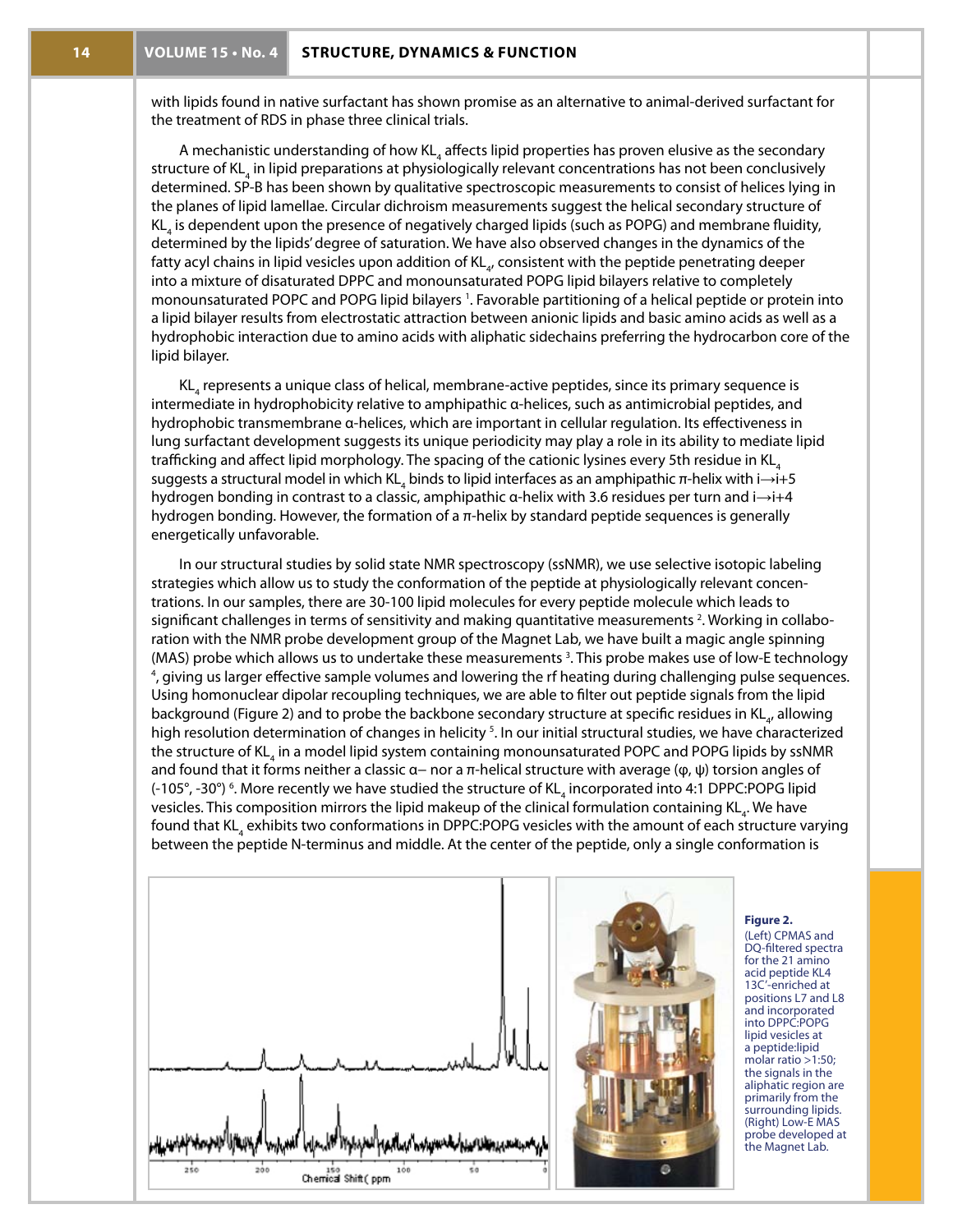observed. The first conformation, which is seen at the N-terminus, is similar to the structure found in POPC: POPG vesicles. The second conformation, which is more prevalent, is consistent with average torsion angles of (-63°, -81°) which leads to a lower helix pitch, an increased hydrophobic moment, and is suggestive of i $\rightarrow$ i+5 hydrogen bonding <sup>7</sup>. If KL<sub>4</sub> partitions deeply into the DPPC:POPG bilayers with the helix axis parallel to the plane of the bilayer, this latter conformation would position the charged lysine sidechains along one edge of the helix where they could preferentially interact with the solvent and polar lipid head groups while allowing the hydrophobic leucine sidechains to be fully partitioned into the lipid interior.

Using molecular dynamics simulations with restraints based on our NMR data, we have been able to replicate the trends we observed in our circular dichroism experiments and examine hydrogen bonding patterns. Simulations for the major conformation in DPPC:POPG vesicles result in two distinct families of structures – the major family is consistent with i→i+4 hydrogen bonding while the minor family is consistent with mostly i→i+5 hydrogen bonding and some i→i+4 hydrogen bonding. The simulation for the conformation in POPC:POPG vesicles shows more fluctuation in the backbone secondary structure. To experimentally verify these hydrogen bonding trends, we measured <sup>13</sup>C-<sup>15</sup>N distances with the REDOR heteronuclear recoupling experiment <sup>8</sup>. The calculated REDOR curves using the MD ensembles of distances for the two conformations agree nicely with experimental data.

The backbone torsion angles for the two helical structures we observe in KL $_{\!a\!r}$  while unusual in classic treatments of secondary structure elements, lie in energetically allowed regions of Ramachandran space. The lipid bilayer environments would favor these conformations as they places all the lysines either on one side of the helix (the POPC:POPG conformation) or along one edge of the helix (the major DPPC:POPG conformation). Although the torsion angles for the second conformation are similar to those for a π-helix, the MD simulations and REDOR data indicate that unlike a π-helix this ensemble has predominantly i→i+4 hydrogen bonding with a minor, yet significant, level of i→i+5 hydrogen bonding.

The structural data for KL<sub>4</sub> in the presence of POPC:POPG and DPPC:POPG vesicles are indicative of two nearly isoenergetic, unique peptide structures. This would allow the KL<sub>4</sub> helix to partition either more deeply or more superficially within lipid bilayers by adjusting helical pitch. The major difference between the POPC and DPPC lipids is a monounsaturated acyl chain in POPC. Our results suggest that altering helical pitch and the saturation of lipid acyl chains play important roles in determining the structure and partitioning of KL $_{\textrm{\tiny{4}}}$ . A tighter grouping of lysines in the major conformation seen in DPPC:POPG vesicles allows KL<sub>4</sub> to penetrate deeply into the lipid bilayer yet remaining predominantly perpendicular to the bilayer normal (Figure 3). This is consistent with the changes in lipid dynamics we have observed upon addition of KL<sub>4</sub> to DPPC:POPG vesicles.



#### **Figure 3.**

Model for partitioning of  $KL_4$  into 4:1 DPPC:POPG lipid vesicles. The lysine residues of  $KL_4$  are shown in blue; the length and flexibility of lysine side chains allow them to interact electrostatically with the phosphates in the lipid head groups. However, when all the lipids are monounsaturated the peptide cannot insert as deeply. The properties of KL<sub>4</sub> are dependent on both phospholipid acyl chain and headgroup composition which suggests that  $\mathsf{KL}_4$  could play a critical role in lipid partitioning to the lung air-water interface.

 The peptide's helical adjustments and variable penetration depth affects the stability and composition of lung surfactant lipid structures by causing positive curvature strain in POPC-enriched domains and negative curvature strain in DPPC-enriched domains. These changes in curvature strain provide a mechanism for lipid trafficking in lung surfactant in a manner that selects for DPPC at the air-fluid interface. Our results illustrate a more thorough molecular model that explains how the relatively simple KL<sub>4</sub> peptide modulates lipid properties; this may enable the development of future SP-B mimetics.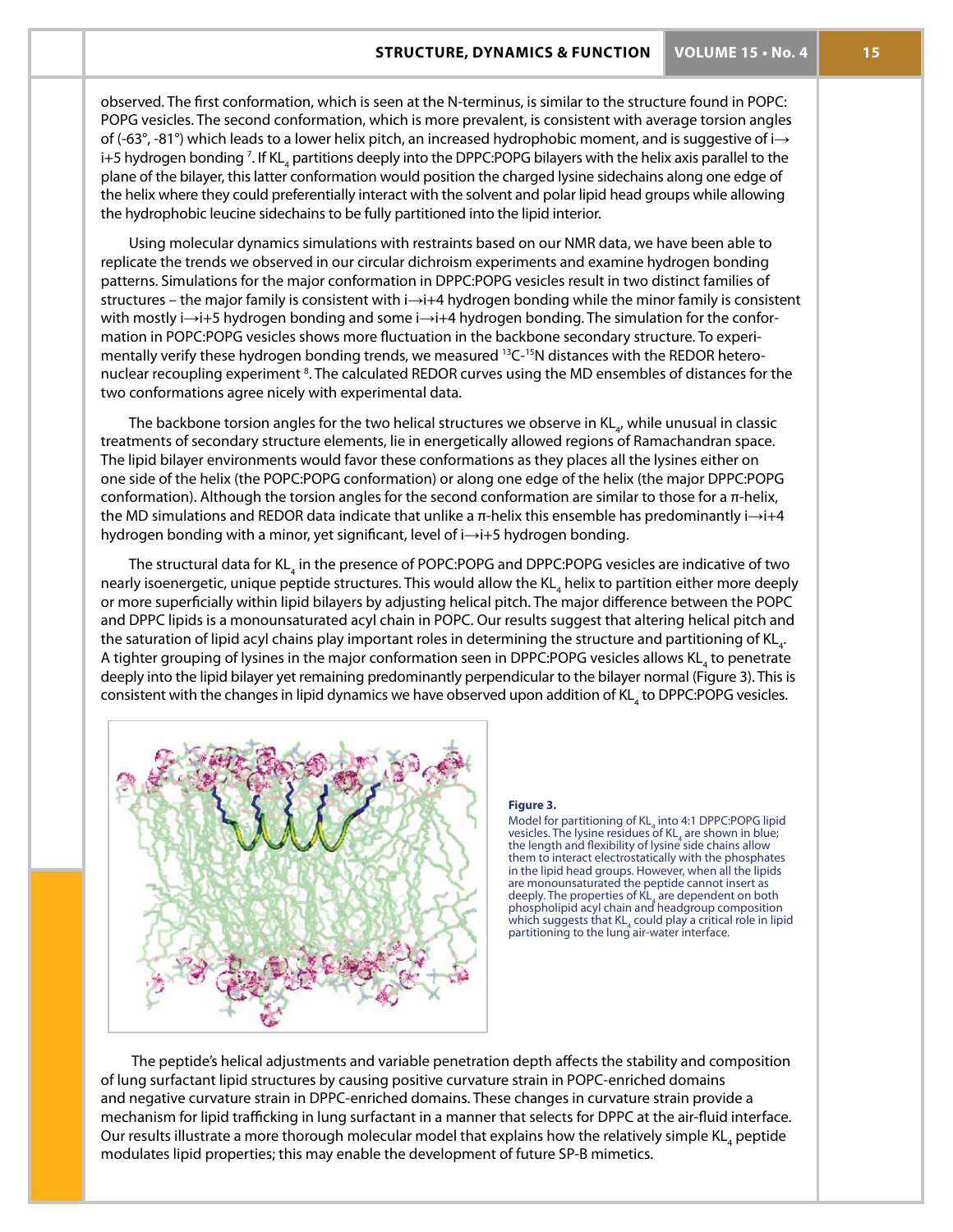## **ACKNOWLEDGEMENTS**

The research herein was funded by NIH 1R01HL076586 awarded to JRL. The low-E MAS probe was built with funding from the Mag Lab IHRP program. Support from the University of Florida is also gratefully acknowledged.

### **REFERENCES**

- 1. V. C Antharam, *et al.,* The penetration depth of surfactant peptide KL<sub>4</sub> into membranes is determined by fatty acid saturation. submitted (2008).
- 2. S. McNeill, *et al.,* Magn. Res. Chem. **45,** S209-S220 (2007).
- 3. S. McNeill, *et al.,* A Low-E magic angle spinning probe for biological solid state NMR at 750 MHz. in press (2008).
- 4. P. Gor'kov, *et al.,* J. Magn. Reson. **185,** 77-93 (2007).
- 5. M. A. Mehta, *et al.,* J. Amer. Chem. Soc. **130,** 2202-2212 (2008).
- 6. F.D. Mills, *et al.,* Biochem. **47,** 8292-8300 (2008).
- 7. A.K. Mehta, *et al.,* The structural plasticity of surfactant peptide KL<sub>4</sub> in lipid membranes. submitted.(2008).

 $\mathbf{M}$ 

8. T. Gullion, J. Schaefer, J.Magn. Reson. **81,** 196-200 (1989).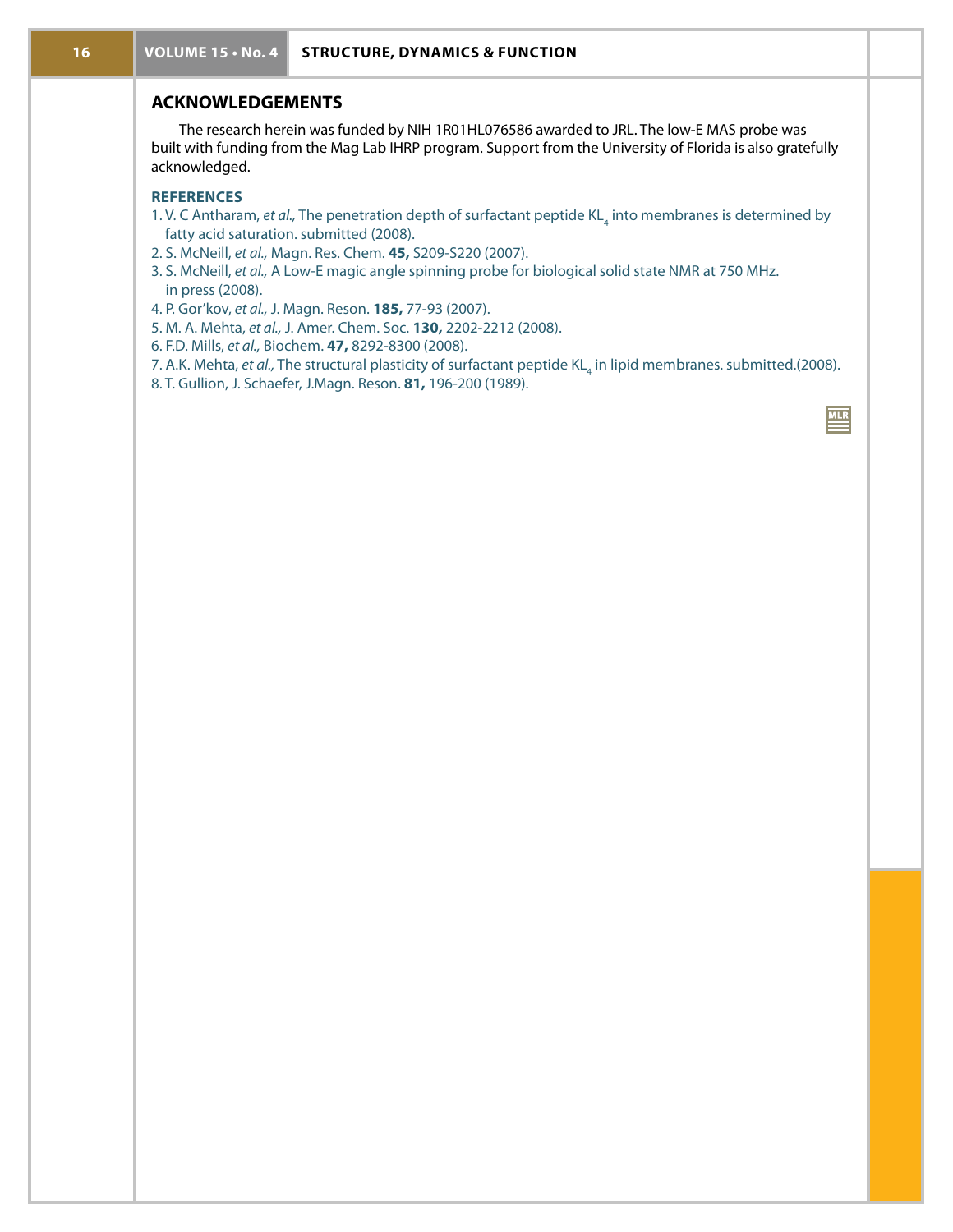**mass spectrometry VOLUME 15 • No. 4 17**

# Report from the 24th Asilomar Conference on mass spectrometry

**New Methods, Instrumentation and Applications of Ion Traps October 10 -14, 2008 Asilomar Conference Center, Pacific Grove, California**



Mass spectrometry conference attendees.

The topic for this mass spectrometry conference varies from year to year. The 2008 Asilomar on Mass Spectrometry was co-organized by Jennifer Brodbelt (U. Texas Austin) and Alan G. Marshall, director of the Magnet Lab Ion Cyclotron Resonance Program. It reprised and updated an Asilomar Conference of similar subject held in 1992 (also co-organized by Marshall). The program was fully subscribed, with 25 talks, 25 posters, and 119 attendees. Sponsored by the American Society for Mass Spectrometry, the conference was also supported by Applied Biosystems/MDS Analytical Technologies, Shimadzu, Waters Corporation, and Thermo Fisher Scientific. Magnet Lab staff (past and present) and users were well represented in the program, as described below.

Marshall opened the conference with an overview, noting that optimal ion trap mass spectrometry performance requires attention to every stage of the experiment: ionization (e.g., use of more basic solvent to extend electrospray negative ionization to non-polar analytes, including polycyclic aromatic hydrocarbons), ion accumulation, mass selection, ion transmission, ion trapping, signal generation and detection, data reduction (e.g., phase correction for up to two-fold increase in mass resolving power), and various ion dissociation techniques. Eugene Nikolaev (Magnet Lab ICR collaborator, The Institute for Energy Problems, Moscow) pointed out that if the number of trapped ions is sufficiently high, then their space charge potential can become comparable to voltages applied to trap electrodes. Single-ion simulation no longer suffices, and it becomes necessary to model the behavior of a million or more ions simultaneously with a supercomputer. He then showed how best to separately calculate the potential contributions from the boundary electrodes, image charge, and ion-ion interactions.

Carol Nilsson (Magnet Lab ICR program staff, now at Pfizer Inc.) discussed how to isolate and identify phosphoproteins and the site(s) of phosphorylation for glioblastoma cells, the most virulent type of brain cancer. Ljiljana Pasa-Tolic (Magnet Lab ICR postdoctoral researcher, now at Pacific Northwest National Laboratory) explained how best to combine high-pressure reversed-phase liquid chromatography and ultrahigh-resolution mass analysis for proteomics, and also introduced a new multi-segmented trapping cell for improved FT-ICR performance.

Christopher Hendrickson (director of instrumentation, Magnet Lab ICR Program) used SIMION analysis to explain and optimize FT-ICR signal detection sensitivity, and reduction of trapping and magnetron sidebands, by appropriate segmentation of the excitation, detection, and trapping electrodes. Hilkka Kenttämaa (Magnet Lab ICR collaborator, Purdue University) described laser-induced acoustic desorption/chemical ionization as a means to achieve uniformly high ionization efficiency for non-polar species such as aliphatic and polycyclic aromatic hydrocarbons, for their successful quantitation in petroleum by mass spectrometry. David Muddiman (Magnet Lab ICR Advisory Panel, North Carolina State University) described atmospheric pressure neutral desorption (with a laser, even without a matrix) and ionization (by electrospray or simply by applying 3 kV to the surface on which the sample is deposited) for application to top-down proteomics, O-linked glycans, and tissue imaging.

Finally, Yury Tsybin (Magnet Lab ICR postdoctoral researcher, now at Ecole Polytechnique Federale de Lausanne) correlated characteristic Electron Capture Dissociation (ECD)/Electron Transfer Dissociation (ETD) fragmentation patterns with peptide structure and hydrophobic/hydrophilic residue distribution, auguring the possibility to infer peptide and protein structure (not just sequence and post-translational modifications) from ECD or ETD MS/MS. Although ECD and ETD share many similarities, ECD detected by FT-ICR and ETD in a multipole ion trap give different product ions due to the effect of ion-neutral collisions in ETD.  $MLR$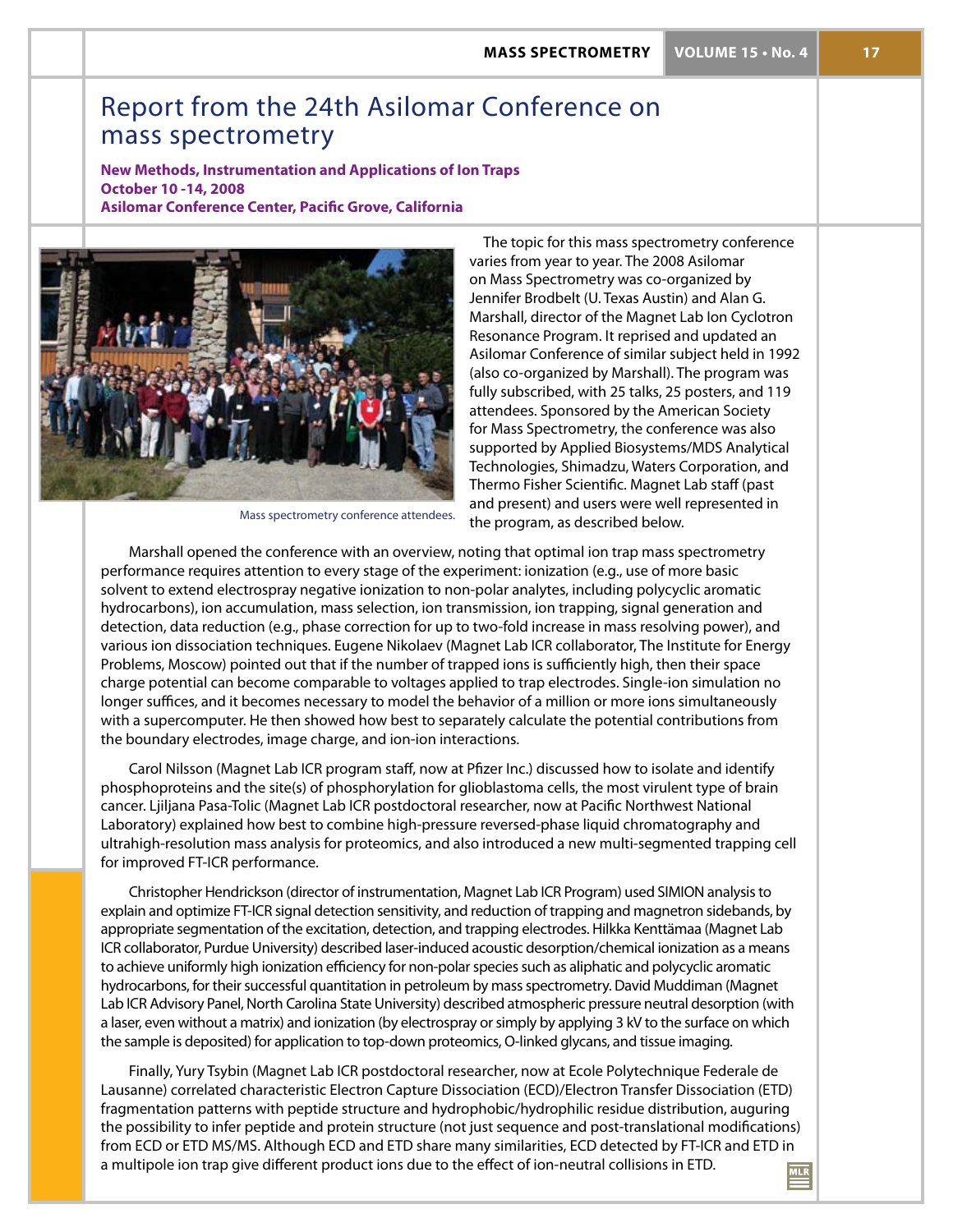# Center focuses on teacher support, program evaluation

Fall marked the start of school and a change in focus from summer programming to academic year support for teachers.

This year, the Mag Lab Center for Integrating Research & Learning kicked off a partnership with schools in neighboring Gadsden County, Florida, to provide monthly after-school workshops for K-12 science teachers. The workshops focus on content related to the new Florida Science Standards and on the processes and nature of science. All but one of the public schools in Gadsden County are Title 1 schools. The Center also began its second year of "First Thursdays" after-school workshops for elementary teachers in Leon County.

Science fair season has already begun and requests come in regularly for Magnet Lab scientists to serve as judges at the elementary, middle, and high school levels, as well as for the Capitol Regional Science Fair held each February. We have a core group of intrepid judges who regularly support schools in a threecounty area: Eric Hellstrom, Stephen McGill, Maartje van Agthoven, Bill Brey, Todd Adkins, Afi Sachi-Kocher, Mabry Gaboardi, Scott Hannahs, Dragana Popovic, and the entire Center staff.

The Center's research agenda is in full swing with three studies and program evaluation on CIRL programs. The study recently completed by Crissie Grove on teachers who participate in the Magnet Lab's Research Experiences for Teachers program was accepted for publication in the *Journal of In-service Education.* Margareta Pop, who worked with CIRL in 2007-2008 and is now teaching at North Carolina State University, is first author on an article accepted for spring 2009 publication in the *Journal of Elementary Science Education: Research Experiences for Teachers: Motivation, Expectations, and Changes to Teaching Practices due to Professional Development Program Involvement.* Pop will present results of this study at two major national conferences in 2009.

Roxanne Hughes, a Ph.D. student in Educational Leadership and Policy Studies, is conducting ongoing research on the Center's SciGirls summer-camp program for middle-school girls. Her study, *Retention Policies and Practices for Women in Science: A Single Sex Camp and Its Effects on Adolescent Women,* is being presented to the Florida Association for Research in Education and to the Research on Education and Women conference. Brandon Nzekwe, a Ph.D. student in Educational Psychology and Learning Systems, initiated a Research Experiences for Undergraduates tracking study in fall 2008 of the 188 participants in the Magnet Lab's REU program between 1999 and 2008. Using Web-based resources and old-fashioned detective strategies, 60 percent of the participants have been located and some 35 have responded. A Magnet Lab REU facebook page is just one strategy being used to find out where former REUs are, what their terminal degree was or is, if they are in the private sector or academia, and whether they continued on their planned career path. Pat Dixon, director of the Center, is working with former colleague Ryan Wilke, now a measurement and evaluation specialist at the Florida Center for Interactive Media, on a study of science fair participation in the last 20 years. There is no doubt that Center educators and graduate students from Florida State University are making a contribution to the literature of science education and to the informal science education community.

Jose Sanchez, the Center's assistant director and program director for REU and RET, continues to improve the online application system. It's now open for applications earlier than ever before. Summer 2009 programs will accept 12 REU students and 12 RET participants with applications accepted through April 3, 2009 for REU, and March 19, 2009 for RET. REU continues its funding from the core Magnet Lab grant and RET is funded under ESI-0553769.

The Center recently supported an Engineering Research Center proposal submitted by North Carolina State University in partnership with the Center for Advanced Power Systems (CAPS) and FAMU-FSU College of Engineering and Arizona State University to provide educational programming.

The Center will oversee five young scholars from a Title I high school, two RET positions for teachers from that school, and curriculum development to provide graduate students with strategies for classroom visits on renewable energy. As part of its commitment to furthering women and minorities in science, renewable energy activities will be included in the 2009 SciGirls summer camps. Mag Lab Center educators will oversee preliminary data collection to track students' science class choices and college career paths. Still in the planning stages, we expect activities to begin in summer 2009 with the Center for Advanced Power Systems (CAPS) providing mentors and graduate students.

Mag Lab educators continue to find new ways to expand and enhance programming while adhering to the Center's mission to expand scientific literacy and encourage interest in and pursuit of scientific studies among educators and students of all ages.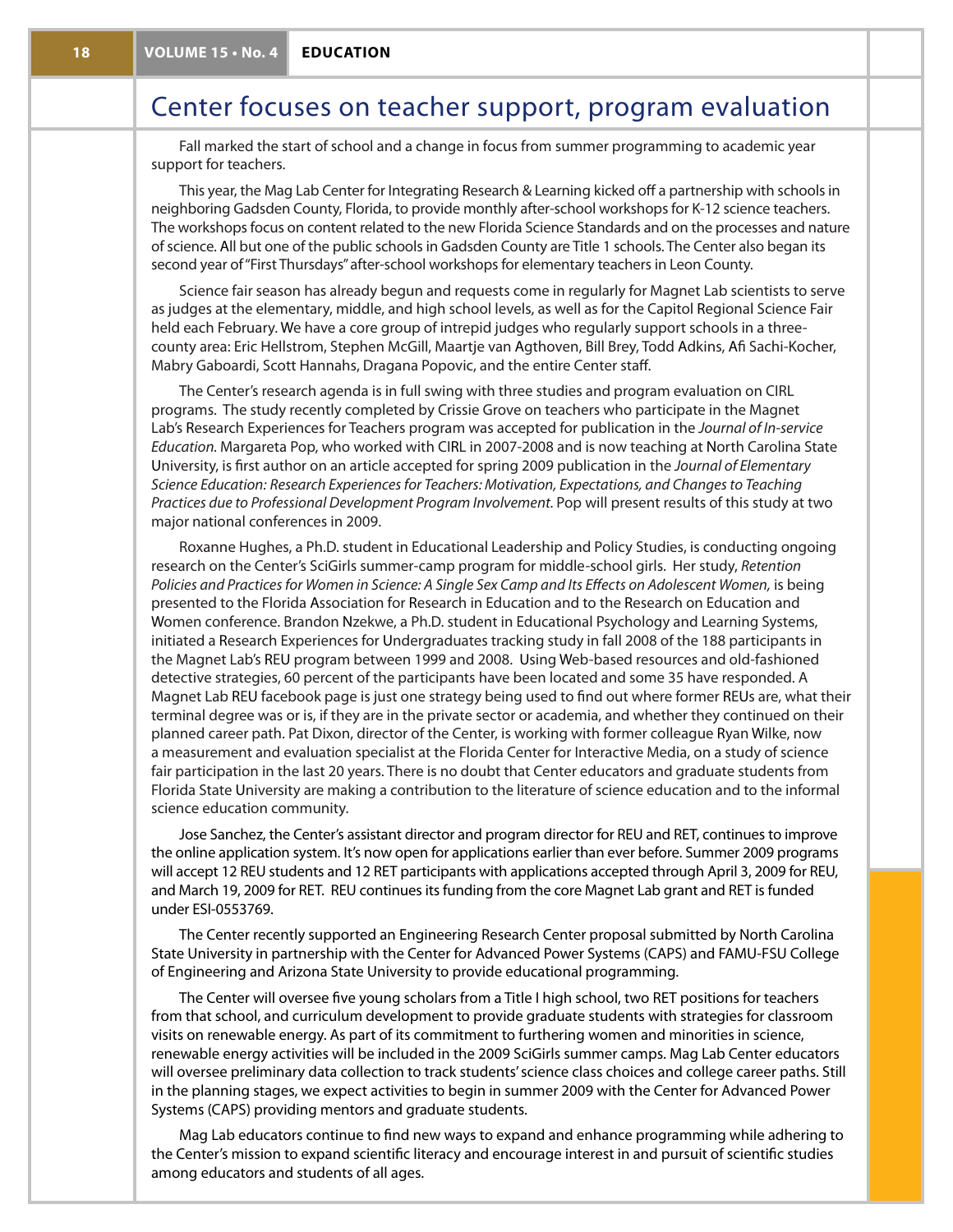**science starts here VOLUME 15 • No. 4 19**

 $MLR$ 

# Science Starts Here

# **name:**

Fatma Kaplan

# **Position:**

*Postdoctoral associate* University of Florida, College of Medicine and Advanced Magnetic Resonance Imaging and Spectroscopy facility 2005-Present

# **Currentwork:**

Fatma works on *C.elegans,* a small soil nematode. She and her colleagues are isolating compounds that *C.elegans* use to communicate with each other, such as finding a mate. They use small molecules to navigate their environment like humans use their five senses.

# **IN HER OWN WORDS:**

"I learned to always be prepared to seize opportunities as they arise.

"I had access to some of the most powerful magnets and most sensitive NMR probes in the world. This allowed me to study natural products, which are found in very low quantities that would have been undetectable with other instruments. I have also had the opportunity to work with a number of the scientists at the Magnet Lab.

"I learned a lot about analytical chemistry and natural products, and I plan to use this knowledge to understand how plants, nonpathogenic nematodes and bacteria interact."

# **HOW MENTORS MAKE A DIFFERENCE:**

"I learned a lot from Dr. Art Edison, whom I consider as a mentor. His openmindedness to new people and ideas facilitates innovation. Additionally, he uses all of the information available to him to generate ideas and research questions. I think these are important skills for life and research."



*"Science Starts Here" showcases young scientists whose career paths have been greatly shaped by their experiences at the Magnet Lab.*